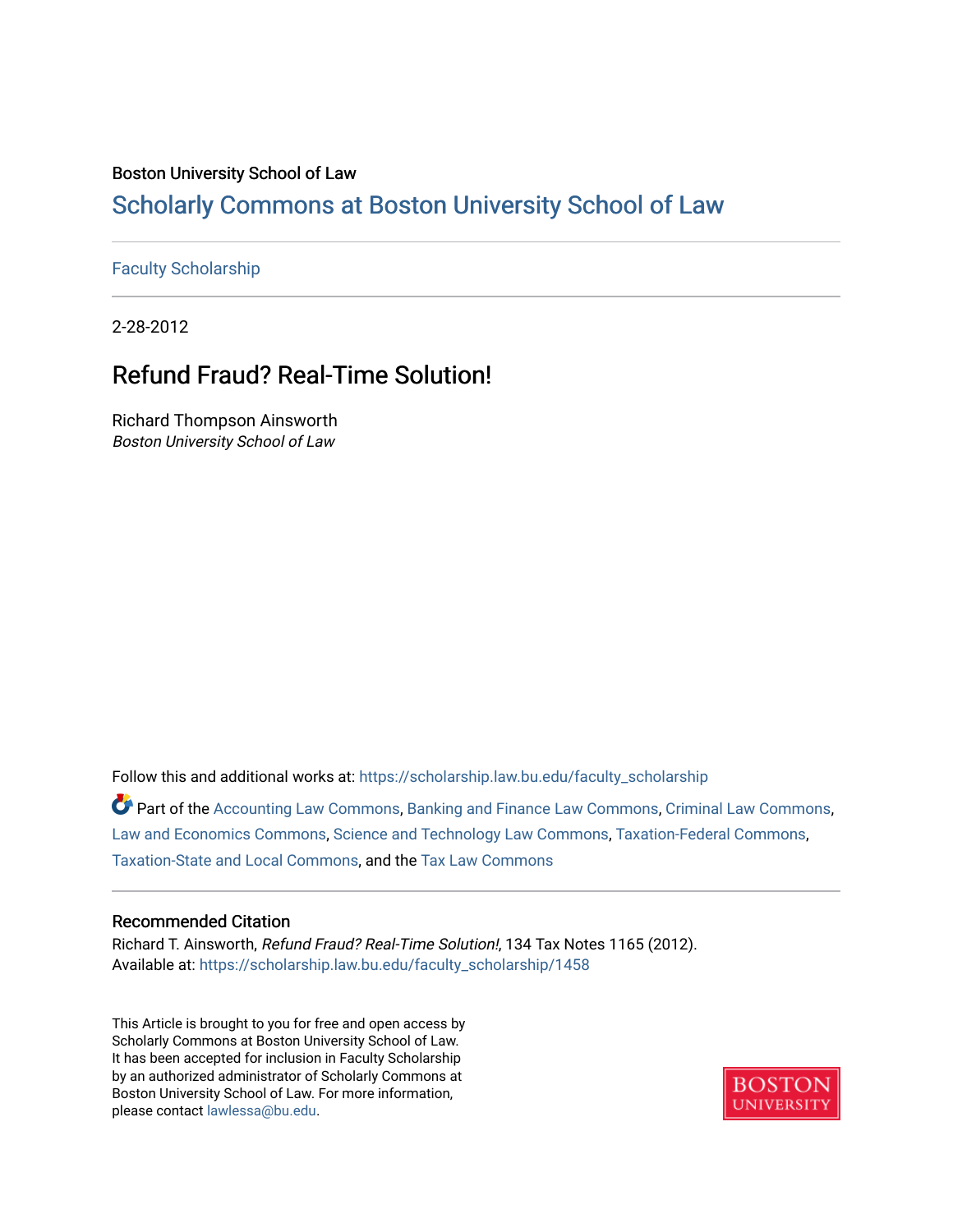

# **REFUND FRAUD? REAL-TIME SOLUTION!**

Boston University School of Law Working Paper No. 12-01 (January 3, 2012)

Richard T. Ainsworth

This paper can be downloaded without charge at:

http://www.bu.edu/law/faculty/scholarship/workingpapers/2012.html Revised March 19, 2012<br>
Richard T. Ainsworth<br>
This paper can be downloaded without charge at:<br>
ww.bu.edu/law/faculty/scholarship/workingpapers/20<br>
Rectronic copy available at: https://ssm.com/abstract=1978898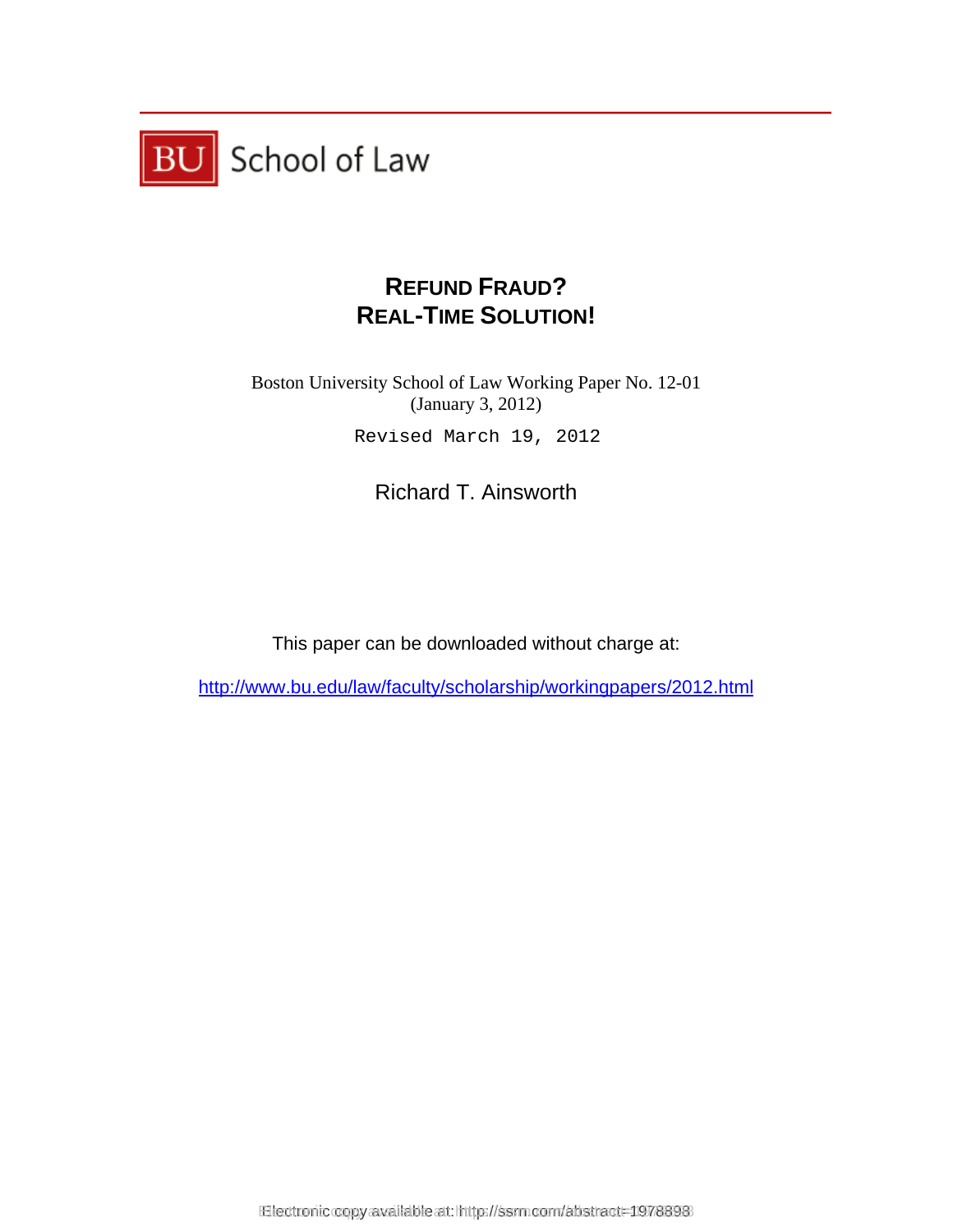#### REFUND FRAUD? REAL-TIME SOLUTION!

#### Richard T. Ainsworth

 When seven million dependents vanished from the tax rolls in 1986 the IRS recovered three billion dollars in revenue.<sup>1</sup> A simple enforcement measure was applied. Taxpayers were required to list the social security number (SSN) for any dependent they claimed on their tax return. As the authors of *Freakonomics* explain, this measure worked because taxpayers who had found it easy to cheat previously now feared that they could be caught in real-time.<sup>2</sup> Costing next to nothing to implement, the benefits of this enforcement action continue to this day.

 A similar enforcement measure could be employed against refund fraud. Even though the solution is not *as simple as* that adopted in 1986, it is similar. The effort is worth making. The revenue loss is much larger.<sup>3</sup> As before, the key to the enforcement effort is to convince the fraudsters that they can be caught<sup>4</sup> in real-time.<sup>5</sup>

 $\overline{a}$ 

work.<br><sup>3</sup> Estimating revenue yields from fraud prevention is difficult. Figures are more reliable in hindsight. This was the case with the 1986 enforcement effort. For example, consider the tax refund fraud in just the prison population. Prisoners accounted for  $0.43\%$  [455,097/106,420,200 = 0.43%] of all refund returns filed in 2005. IRS Criminal Investigation estimated that these returns accounted for 15.47% [\$68,179,070/\$440,773,403 = 15.47%] of all fraudulent refunds. For 2009 the IRS estimated that 44,944 false returns were filed by prisoners representing \$295.1 million in false refund claims. Of these refunds the IRS prevented \$256 million. Thus, \$39.1 million in fraudulent refunds were issued to this group.

TIGTA believes these numbers are unreliable. "While the IRS can report on the number of false/fraudulent tax returns it identifies, it cannot measure the extent of prisoner tax fraud." Treasury Inspector General for tax Administration, *Significant Problems Still Exist With Internal Revenue Service Efforts to Identify Prisoner Tax Refund Fraud* 1 & 8 (Ref. No. 2011-40-009, December 29, 2010).

TIGTA places stolen/fraudulent SSNs at the heart of prisoner refund fraud. Looking at unaudited prisoner returns in 2005 TIGTA found 118,000 with duplicate and 298,000 with invalid SSNs. Treasury Inspector General for tax Administration, *The Internal Revenue Service Needs to Do More to Stop the Millions of Dollars in Fraudulent Refunds Paid to* Prisoners 2 & 3 (Ref. No. 2005-10-164, September 2005). Coming at this problem from another direction, TIGTA used a prisoner's true SSN to find many more suspect returns – instances where refunds were requested, but there was no valid W-2 for that individual (in other words, the W-2s with the returns were fraudulent).

Our review identified that 253,929 (88%) of the 287,918 tax returns filed by a prisoner as of March 24, 2010, were not selected for screening [by the IRS]. Of those returns not screened, 48,889 individuals had no wage information reported to the IRS by employers. These 48,887 prisoners claimed refunds totaling more that \$130 million including Earned Income Tax Credit (EITC) claims of \$78.5 million.

<sup>&</sup>lt;sup>1</sup> Margaret Milner, Commissioner of Internal Revenue, *Remarks at the Direct Selling Association Tax Seminar*, (July 19, 1990) 95 TAX NOTES TODAY 141-60; Doc 95-7092 (discussing the Tax Compliance Measurement Program and how these audits help the IRS determine areas where significant compliance improvements can be made).

<sup>&</sup>lt;sup>2</sup> Steven D. Levitt & Stephen J. Dubner, *Freakonomics – a rogue economist explores the hidden side of everything,* 2006 (revised and expanded edition) at 238.

So why do people really pay their taxes: because it is the right thing to do, or because they fear getting caught if they don't? It sure seems to be the latter. A combination of good technology (employer reporting and withholding) and poor logic (most people who don't cheat radically overestimate their chances of being audited) makes the system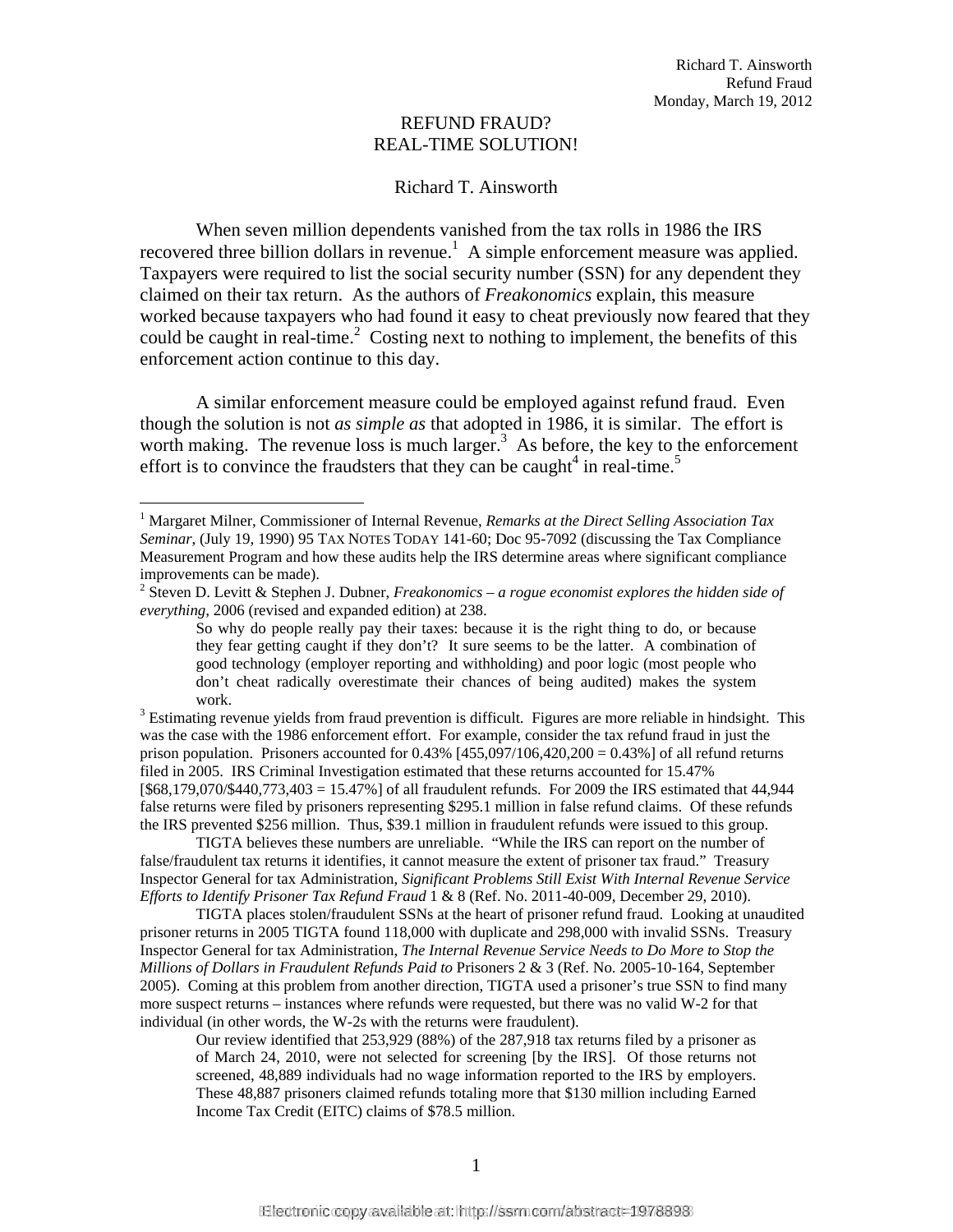This paper proposes a technology-based solution to refund fraud – W-2s (as well as 1099s)<sup>6</sup> should be "digitally signed." This solution is narrowly focused on *tax compliance*, and does not pursue broader concerns with identity theft that underpins some of the more serious instances of this fraud.<sup>7</sup> This solution is not "paper based." The digital signature is *both* an alpha-numeric string and a 2-D bar code and can be transmitted in an e-file as well as a paper document.

This proposal also recommends that W-4s and W-9s be "digitally signed" with a similar cryptographic hash function. A procedural change will require that digitally signed W-4s and W-9s be remitted to the IRS whenever an employee declares or adjusts withholdings, or whenever a 1099 recipient is presented with a request for tax identification data.

Employees will have the ability to independently check the accuracy of any digital signature associated with their employment by accessing an IRS web site that will

How does Tampa PD know all of this? The criminals are telling them.

Even after they've been read their Miranda Rights, the crooks are laying out their entire process to the cops. They're freely admitting their crimes, because they don't think federal officials will do anything about it. Unfortunately, it seems the criminals are right.

*Testimony of Rep. Richard Nugent Before the Committee on Oversight and Government Reform Subcommittee on Government Organizations, Efficiency, and Financial Management*, at 1-3 (November 4, 2011).

5 IRS, New Release, *IRS to Host Public Meeting December 8 on Real-Time Tax System*, IR-2-11-114, Nov. 30, 2011. Announcing the "kick off" of a series of public meetings where the IRS will solicit comments on changing the traditional "look-back" model of tax compliance with a "real-time" model. The proposal in this paper supports this effort and would allow real-time verification of W-2s and 1099s.

Under the vision of a real time tax system, the IRS could match information submitted on a tax return with third-party information right up front during processing … today the IRS conducts a significant number of compliance activities months after the tax return has been filed and processed. … This after-the-fact compliance approach can create problems and frustrations for both taxpayers and the IRS. 6

<sup>6</sup> To keep the argument relatively simple, the application of this proposal to the various Form 1099s will not be developed in great detail in this paper. In addition, the use of Form 4852 (Substitute for Form W-2, Wage and Tax Statement), which was used extensively by prisoners in Florida to secure fraudulent refunds, will not be discussed. Sally Kestin, *Florida Inmates are No. 1 in Filing Fraudulent Tax Returns from Prison,* SUN SENTINEL (March 19, 2011) *available at*: http://articles.sun-sentinel.com/2011-03-19/news/flprison-tax-fraud-20110319\_1\_tax-refunds-jonathan-ellsworth-bogus-returns.

 Even though a major identity theft incentive (fraudulent tax refunds) is eliminated by this solution, this paper does not focus on identity theft *per se.* There is a mix of inter-agency policy questions around identity theft that this paper leaves undisturbed. Notable for their absence is any discussion of identity theft and Social Security fraud, or identity theft and the Department of Homeland Security's immigration policy.

Treasury Inspector General for tax Administration, *Expanded Access to Wage and Withholding Information Can Improve Identification of Fraudulent Tax Returns,* Highlights (Ref. No. 2010-40-129, September 30, 2010).

<sup>&</sup>lt;sup>4</sup> Representative Richard Nugent recently explained how brazenly refund frauds are undertaken in Tampa, Florida. The Tampa Police indicate to him that the criminals are convinced that the IRS will do nothing. They use names of deceased people to file false returns. One person filed over 1,000 returns and collected \$2.4 million in refunds. SSNs are found on websites like ancestory.com. "Make It Rain [return filing] Parties" are held in hotel rooms with Internet access. The Tampa Police even know how the money is laundered.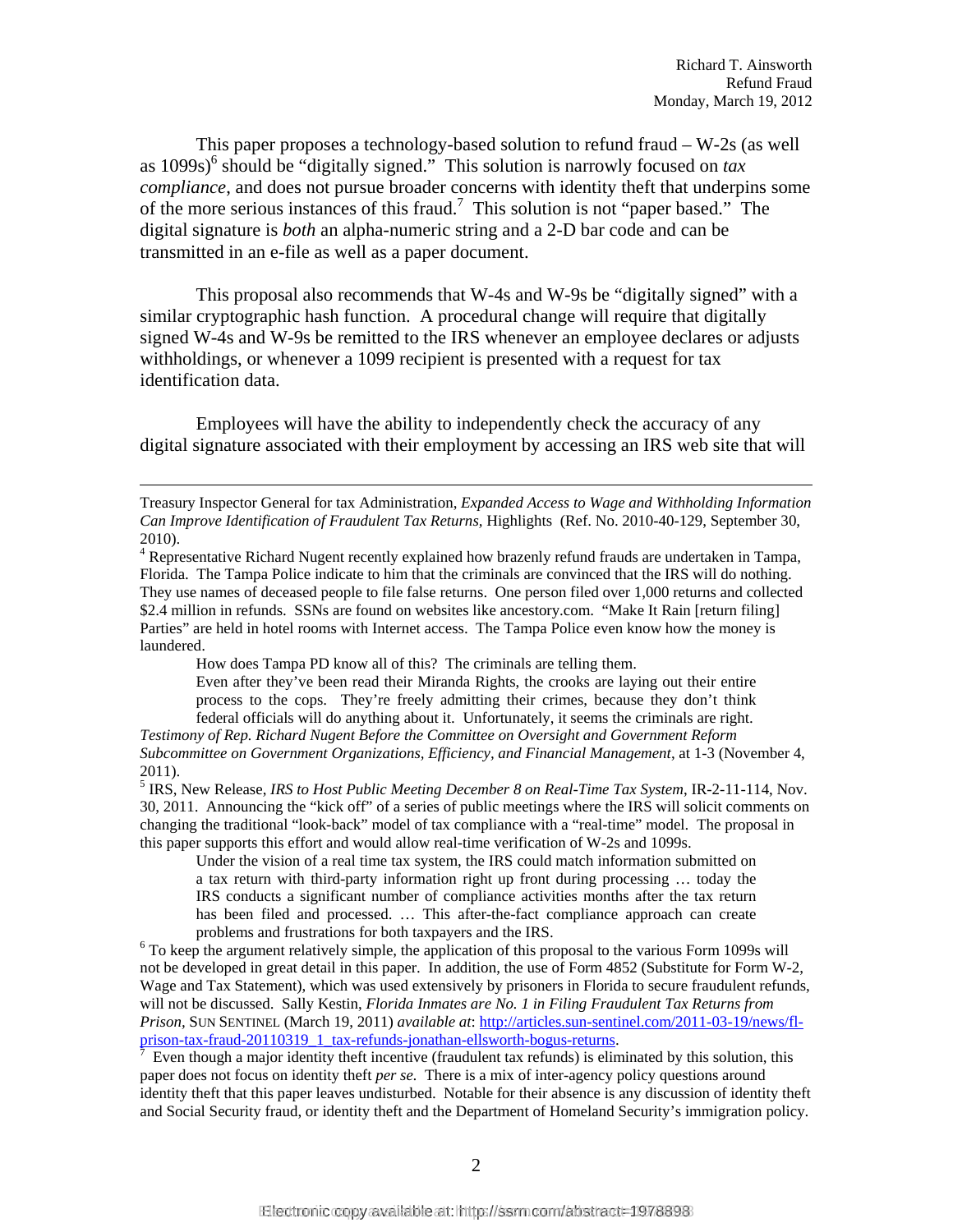identify mis-matches (if any). Employees will be able to demand that their employer correct any signatures found to be in error.

## *Refund Fraud & Identity Theft*

According to the IRS, taxpayers submit false income documentation (W-2's and 1099's) under their own SSNs almost as often as identity thieves submit false returns with stolen identities. Each of these types of fraudsters have the same goal – to get the IRS to issue a false refund.

For Processing Year 2011 (through September 10, 2011), the IRS reported that it had identified over 1.6 million tax returns with more than \$12 million claimed in fraudulent tax refunds … [and] of the 1.6 million tax returns identified as fraudulent for Processing Year 2011, a total of 851,602 of these tax returns, with \$5.8 billion in associated fraudulent refunds, involved identity theft. … [But,] overall, the IRS does not know how many identity thieves are filing fraudulent returns and how much revenue is being lost.<sup>8</sup>

Clearly, a *tax solution* must reach two groups – legitimate taxpayers and outright thieves. A *tax solution* will not prevent identity theft, nor will it solve SSN theft. It does not need to do so to be successful. This is not to say that preventing refund fraud may go a long way to reducing these thefts. However, identity and SSN theft occur for many more reasons than simply to secure false refunds from the tax system.

Identity theft is the fastest growing fraud in the US. According to the Federal Trade Commission, in 2009 about 9.9 million Americans were victims of identity theft, an increase of 22% from the number of cases in  $2007$ .<sup>9</sup> SSNs, along with name and date

<sup>8</sup> J. Russell George, *Identity Theft and Tax Fraud,* testimony at 7-8, Hearing Before the Committee on Oversight and Government Reform, Subcommittee on Government Organization, Efficiency and Financial Management, US House of Representatives (November 4, 2011). (The testimony also indicates (at 7) that the IRS claims to have prevented 94% of these refunds or \$11.5 billion, leaving \$500 million unaccounted for.)

<sup>9</sup> Kristin M. Finklea, *Identity Theft: Trends and* Issues, CONGRESSIONAL RESEARCH SERVICE (January 5, 2010) 7-5700 (R40599) at 1 (further indicating that the FTC estimates US consumers suffer losses of \$50 billion to this fraud). Federal Trade Commission, *Consumer Sentinel Network Data Book for January – December, 2008 through February, 2009* (indicating that identity fraud has been the most common complaint for the past eleven years) *available at*: http://www.ftc.gov/sentinel/reports/sentinel-annualreports/sentinel-cy2008.pdf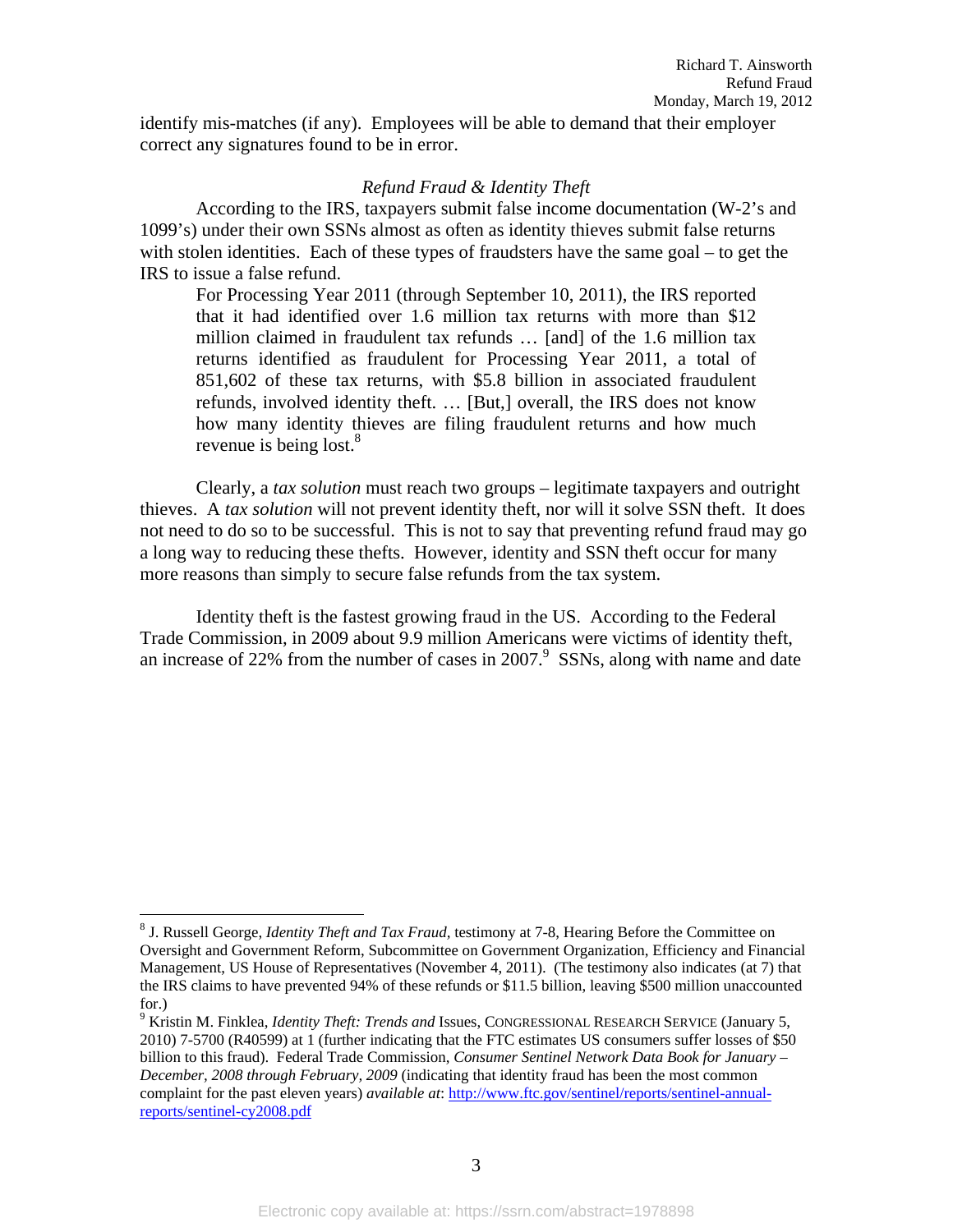of birth, are the three most critical elements of a person's identity.<sup>10</sup> Theft of just a SSN can have a wide-ranging impact. $11$ 

#### *Proposal*

#### *Self-certified Tax Documents*

W-2's should be secure, self-certifying documents. The IRS needs to be able to confirm in real-time that the W-2 attached to a return has been:

(a) issued by the stated employer (name & address);

(b) under the stated employer's identification number (EIN);

(c) to the named employee (name & address);

(d) under the employee's specified social security number;

(e) for the stated amount of wages, tips or other compensation; and

(f) with the specified federal income tax withheld.

If the IRS can immediately confirm the validity of the W-2s submitted with returns, then refund fraud will be substantially eliminated. A fraudster who knows that the IRS will quickly identify that the fabricated W-2 he intends to submit is a forgery then he will not go forward with the fraud. In fact, with a little bit of advertising, the IRS should be able to make sure most potential fraudsters are discouraged before they start.

Making W-2s into secure, self-certifying documents is not difficult. There are two models for doing this in a tax context: (a) the Brazilian model of self certified invoices and transportation documents used to monitor VAT compliance in cross-border business-to-business transactions;<sup>12</sup> and (b) the Belgian/Quebec model of self-certified cash register receipts used to monitor retail consumption taxes.<sup>13</sup>

In these jurisdictions technology encrypts and preserves the basic elements of each cross-border transaction (Brazil), or retail sale (Belgium/Quebec). It converts this data into a unique alpha-numeric string of characters, and reproduces the result as a bar code on the relevant tax document (receipt or invoice).<sup>14</sup> Tax auditors immediately confirm the validity of the documents with hand held scanners.

<sup>&</sup>lt;sup>10</sup> Daniel Bertoni, *Social Security Numbers: Use is Widespread and Protection Could Be Improved*, USGAO Testimony Before the Subcommittee on Social Security, Committee on Ways and Means, House of Representatives (June 21, 2007) at 1:

Since its creation the SSN has evolved beyond its intended purpose to become the identifier of choice for public and private sector entities and is now used for myriad non-Social Security purposes. This is significant because a person's SSN, along with name and date of birth, are the key pieces of personal information used to perpetuate identity

theft.<br><sup>11</sup> SSNs are critical to the functioning of three major agencies – the Social Security Administration (SSA), the Department of Homeland Security (DHS), and the IRS. In addition, a large number of state and federal

agencies collect SSNs and become the targets for SSN theft.<br><sup>12</sup> Other countries do the same. Chile, Ecuador, Colombia and Mexico have similar systems in place.<br><sup>13</sup> Other countries do the same. Sweden, Italy, Argentina, P

<sup>&</sup>lt;sup>14</sup> The basic elements of a sales transaction include (a) the name of each item purchased [or associated PLU code], (b) the price per item, (c) the taxability of each item [differences in rates are also recorded], (d) the totals [tax and gross], (e) the name of the business making the sale, (f) the businesses tax identification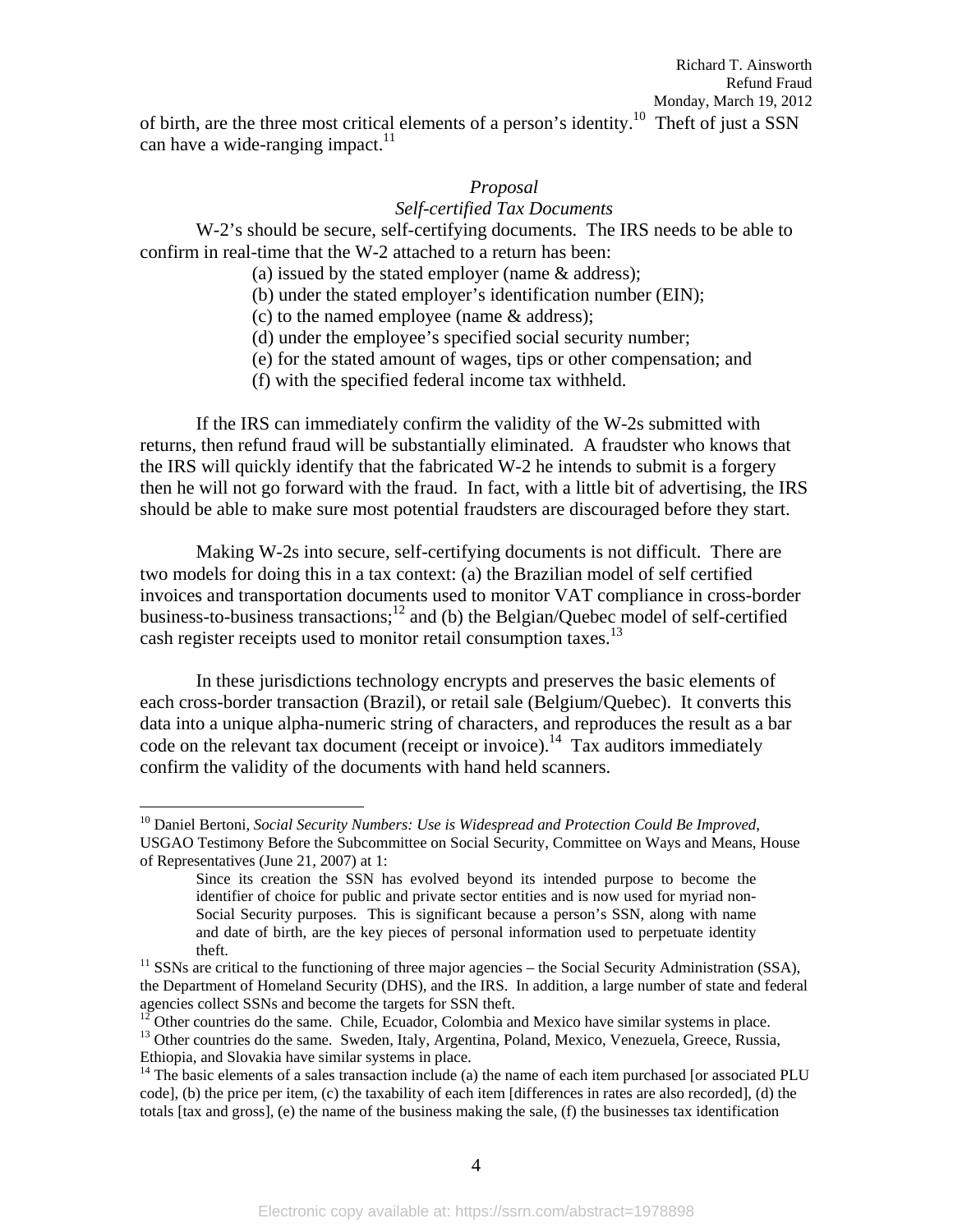To solve refund fraud in the US 1099s also need to be secure, self-certifying tax documents. The IRS should be able to confirm in real-time that valid 1099s support income, deduction or withholdings on related tax returns. Certifying 1099s is as important for limiting refund fraud as is the certification of W-2s. The data that needs to be secured on a 1099-MISC (for example) falls into the same six basic categories:

(a) the name and address of the payer;

- (b) the issuer's tax identification number (EIN);
- (c) the name and address of the recipient;
- (d) the recipient's tax identification number (TIN);
- (e) up to eighteen numerical values including the stated amount of:
	- rents,
	- royalties,
	- other income,
	- fishing boat proceeds,
	- nonemployee compensation, excess golden parachute payments -
	- any other income amounts; and

(f) the specified amount of:

- federal income tax withheld; and
- state tax withheld; or
- other amounts.

#### *Mechanism*

Under this proposal each employer/payer issuing a W-2 or 1099 will be required to have these documents digitally signed. The signature will be reproduced on the W-2 or 1099 in two forms: (1) a fixed-size alpha-numeric bit string, and (2) a 2-D bar code. Making the digital signature physically obvious to any observer of the paper forms is key to the self-enforcing nature of this proposal.

Taxpayers, who are accustomed to scanning everything from groceries to airline tickets, will know intuitively that these new W-2s and 1099s are secure and fraud resistant. With a small amount of advertising the IRS should be able to explain widely that the digital signature means not only (a) that the IRS has already received the data from the employer/payer, but also (b) that common scanning technology will allow an immediate check of return information with the Service's data-base.

Along with the critical data elements of each tax document the employer/payer will be required to enter into the hash function certain identifying data: (a) a code identifying the individual who performed the encryption, (2) the date and time that the encryption was performed, and (3) the place within the numeric sequence of encrypted documents where a specific cryptographic procedure was carried out. The encrypting algorithm will be determined by the IRS and provided to the employer/payer.

number, (g) the date and time of the transaction, and (h) the sales agent involved. In jurisdictions where this kind of technology is used on invoices issued between businesses the encryption would additionally cover (i) the name of the purchasing business, (j) the address of the buyer, (k) the tax identification number of the buyer, and (l) the name of the agent involved in the transaction.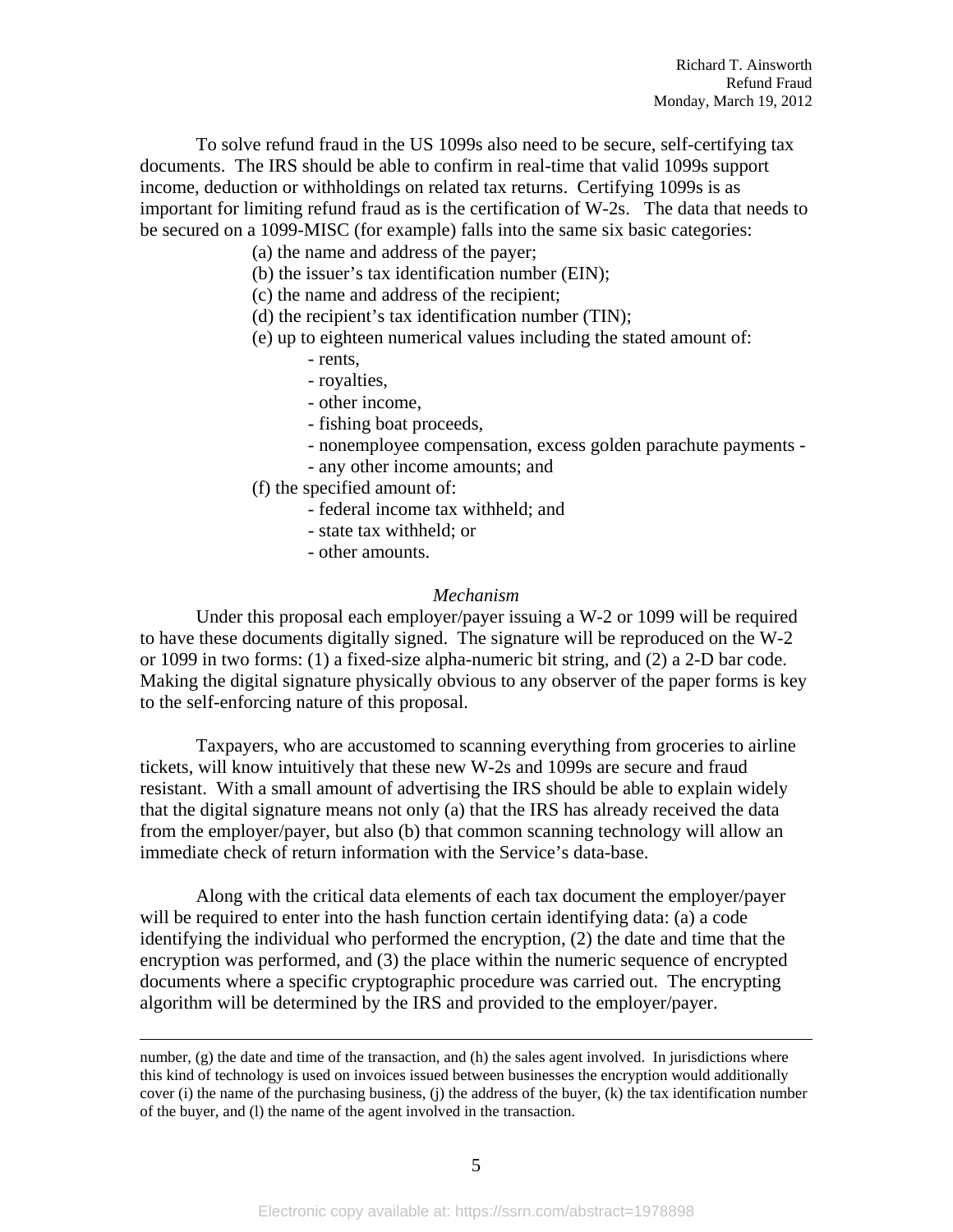There are several ways to carry out this digital signing. Following the Brazilian (inter-state business-to-business) model each employer/payer would be required to transmit to a secure IRS web site all required data in an XML file. The IRS will take this data and produce the required a digital signatures, and return to the employer/payer a printable W-2/1099 filled out and digitally signed in accordance with the taxpayers input.

For a detailed discussion of the Brazilian model, please see Appendix A.

A second way to carry out this encryption process is to follow the Belgian/Quebec (secure cash register) model. Under this model the IRS would provide the employer/payer with an encryption module (activated by insertion of an IRS issued smart card) that will connect a business computer with the W-2/1099 form printer (or e-file program). The record of all W-2/1099 encryption operations will be transmitted remotely to the IRS daily or on demand. A record of all encryption transactions will also be preserved within the internal memory of the device for five to ten years.

For a detailed discussion of the Quebec/Belgian model, please see Appendix B.

Importantly, none of this is new. These solutions have been tried, proven to be effective, and widely adopted albeit in a VAT, not income tax context, but they work. They work because they use real-time data collection and real-time data-security to identify and prevent tax fraud. These technological responses are directly applicable to refund fraud.

#### *Application of the Brazilian Model to US Refund Fraud*

 The U.S. could imitate Brazil to get real-time control over the accuracy of W-2s and 1099s and put an end to refund fraud.

To implement a Brazilian-type solution the IRS will need a referential database of employers and employees (for W-2 compliance) and payers and recipients (for 1099 compliance). The database will associate employers/payers (by name, address and EIN) with their employees/recipients (by name, address and SSN). There are number of ways to secure this database: (1) the National Directory of New Hires (NDNH),  $^{15}$  (2) the Social

<sup>&</sup>lt;sup>15</sup> Sec. 453 (i) of the Social Security Act [42 U.S.C. 653]. The name, address, and SSN of all newly hired employees as well as the name, address and FEIN of the employer is in the database. [Sec. 453A(b)(1)].

The NDNH is operated by the Federal Office of Child enforcement of the Department of Health and Human Services. NDNH has three files: (1) The New Hire (W-4) file - containing information on all newly hired employees as reported by employers to each State Directory of New Hires (SDNH). Federal agencies report directly to the NDNH. (2) The Quarterly Wage (QW) File - contains quarterly wage information on individual employees from the records of State Workforce Agencies (SWA) and federal agencies. When an individual is working more than one job during the reporting period, separate QW records are established for each job. (3) The Unemployment Insurance (UI) File - The UI file contains unemployment insurance information on individuals who have received or applied for unemployment benefits, as reported by SWAs. The states only submit claimant information that is already contained in the records of the state agency administering the UI program. Under current law the Secretary of the Treasury has limited access to the NDNH database. Sec. 453(i)(3) allows access for three purposes: (1)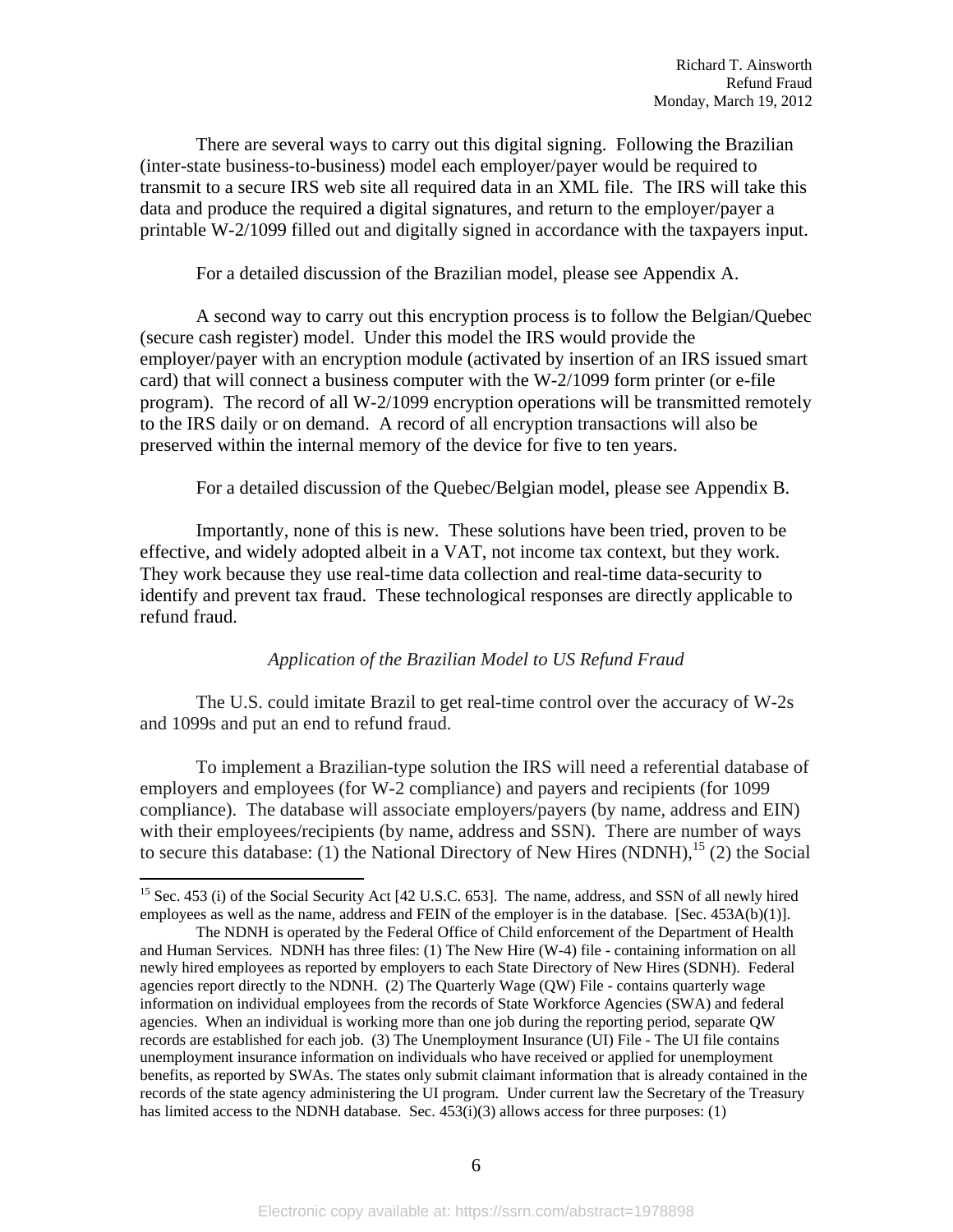Security Administration  $(SSA)$ ,<sup>16</sup> and/or (3) the IRS could construct its own list based on previously filed information returns. Because both the NDNH<sup>17</sup> and the SSA database have accuracy problems,<sup>18</sup> an internal IRS procedure using W-4s and W-9s is recommended (although it could be cross matched with the NDNH and SSA databases).

STEP 1: Submission to the IRS of the essential personal identifiers from all: W-4s (Employee Withholding Allowance Certificate)<sup>19</sup> and W-9s (Request for Taxpayer Identification Number and Certification). Currently W-4s and W-9s are retained in the files of the employer or payer and not submitted to the IRS.

 Employers are currently required to solicit from their employees a signed W-4 (or substitute) at the commencement of employment, and employees are required to comply with this request.<sup>20</sup> Penalties apply.<sup>21</sup>

<sup>17</sup> 88% and 96% of the SSN/name combinations submitted to the NDNH by states and federal agencies respectively can be verified. Unverified combinations are not added to the NDNH database. The accuracy of the QW reports are estimated to be 93% and 98% from state and federal agencies respectively. US Department of Health and Human Services, Administration for Children and Families, *Accuracy of Data Maintained by the National Directory of New Hires and the Effectiveness of Security Procedures* (Report to the House of Representatives Committee on Ways and Means and the Senate Committee on Finance (July 31, 2001) *available at*: http://www.acf.hhs.gov/programs/cse/pubs/2002/reports/ndnh\_data\_accuracy.html#

<sup>18</sup> The SSA estimates that the records of 3.6 million citizens and lawful immigrants are in error. Statement of Testimony of Tyler Moran, *Hearing on the Social Security Administration's Role in Verifying Employment Eligibility*, before the Subcommittee on Social Security of the House Committee on Ways and Means, at 7, n. 41, citing from Transcript from Hearing on Employment Eligibility Verification Systems (Subcommittee on Social Security, Committee on Ways and Means, US House of Representatives, June 7, 2007).

<sup>19</sup> This requirement would revert to and extend earlier IRS policy to submit some (but not all) W-4s. On its web site under *Withholding Compliance Questions & Answers* the IRS indicates:

**Q1: In the past, as an employer, I was required to submit all Forms W-4 that claimed complete exemption from withholding (when \$200 or more in weekly wages were regularly expected) or claimed more than 10 allowances. What Forms W-4 do I now have to submit to the IRS?** A1: Employers are no longer required to routinely submit Forms W-4 to the IRS. However, in certain circumstances, the IRS may direct you to submit copies of Forms W-4 for certain employees in order to ensure that the employees have adequate withholding. You are now required to submit the Forms W-4 to IRS only if directed to do so in a written notice or pursuant to specified criteria set forth in future published guidance.

*Available at*: <u>http://www.irs.gov/individuals/article/0,,id=139412,00.html</u> <sup>20</sup> IRC §3402(f)(2)(A)

21 IRC §6721

administering section 32 [EITC]; (2) administering section 3507 [advance payment of EITC]; (3) "verifying a claim with respect to employment *in a tax return*." (emphasis added) The major drawback to the NDNH is that it omits independent contractors. It is focused on "new hires" and the UI file is potentially the largest.

The NDNH is a classic source of data for the IRS to verify suspected false W-2s. A fraudulent W-2 (using a valid name and SSN but issued on a new employer's account) would on its face appear to the IRS that a taxpayer has a "new job." If the name and SSN match, but a different employer appears on the W-2 then the NDNH should contain this name. If it does not, then the IRS might suspect fraud (although there could be simply a data error in the NDNH).

<sup>&</sup>lt;sup>16</sup> The SSA issues SSN to all US citizens and most non-citizens who are lawfully admitted to the US and who have permission to work. Lawfully admitted non-citizens may also qualify for an SSN for on-work purposes when a federal, state or local law requires an SSN to be obtained in order to receive a particular welfare benefit or service.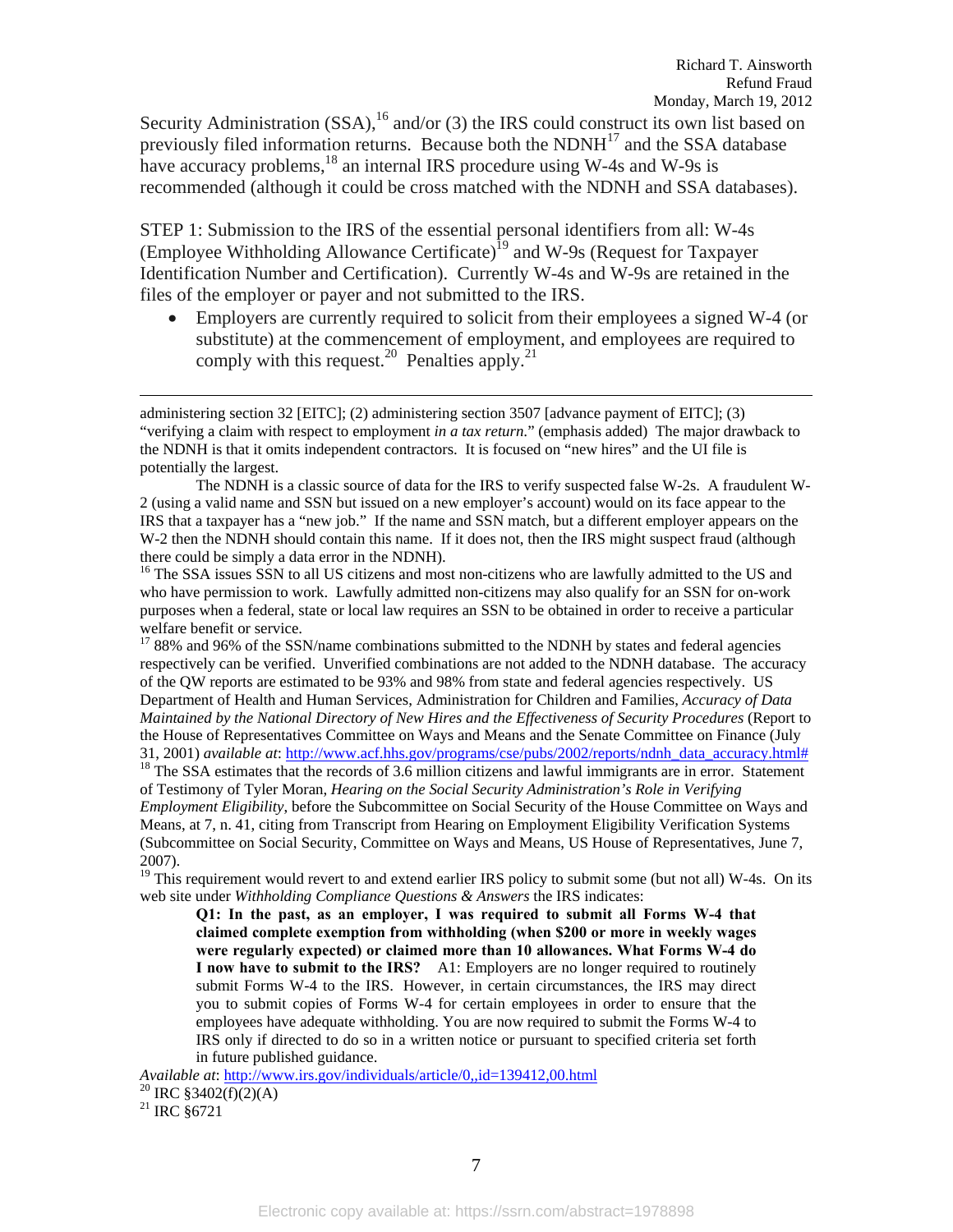- Payers are currently required to solicit a signed W-9 (or substitute) from independent contractors.<sup>22</sup> Penalties apply.<sup>23</sup>
- Employers and payers are entitled to rely upon W-4s and W-9s under current law without submitting them to the IRS for verification.<sup>24</sup> This will change.
- Employers and payers will be required to send the essential identifiers of a W-4 (name, address and SSN) or W-9 (name, address and SSN/EIN) to the IRS in an XML file.

STEP 2: Matching, digital signatures and taxpayer notification.

- *Matching.*<sup>25</sup> The IRS will match the employee's/recipient's data (name, address, SSN) as well as the employer's/payer's (name, address, SSN/EIN) data with
	- o IRS files,
	- o SSA files, and (if deemed appropriate)
	- o NDNH database.
- *Digital signature*. If all data matches, the IRS will create a digital signature of this data (alpha-numeric hash function and 2-D bar code) and provide a downloadable W-4 or W-9 containing the alpha-numeric hash function and 2-D bar code (an e-file could be substituted). The *taxpayer* will be notified of the match, and be provided with a copy of the encrypted results of the matching. Employers/payers should retain W-4s and W-9s with the hash and bar codes. Having the taxpayer's report in paper (with the alpha-numeric hash function and 2-D bar code visible) will be an aid to deterrence.
- *Un-matched data*. If the data provided does not match, the IRS will notify the employer/payer and the *taxpayer*, and indicate a web site where the taxpayer can:
	- o Confirm the mis-match
	- o Indentify the specific mis-matched element
	- o Take actions to correct errors in the IRS, SSA, or NDNH databases, and
	- o Download from the website a corrected W-4 or W-9 with the appropriate alpha-numeric hash function and 2-D bar code.

STEP 3: Taxpayers who have *un-matched data* (who cannot produce a W-4 or W-9 with an appropriate alpha-numeric hash function and 2-D bar code) will be informed of *tax consequences* and encouraged to access the IRS, SSA or NDNH systems to make corrections.<sup>26</sup> The more significant *tax consequences*<sup>27</sup> are:

25 Both the IRS and the SSA currently operate on-line matching programs. See: IRS, *On-line Taxpayer Identification (TIN) Matching Program*, Publication 2108A (July 2011) (discussing the Taxpayer Identification Matching Program which available only for payers – not recipients – and functions for Form 1099, not W-2s); GAO, *Social Security Numbers – Coordinated Approach to SSN Data Could Help Reduce Unauthorized Work* GAO-06-458T (February 16, 2006) (indicating that the SSA runs an Employee Verification Service [EVS] and a web-based SSN Verification Service [SSNVS] which can be used by employers to verify the names and addresses employees free of charge).<br><sup>26</sup> Very often the errors will be nothing more that data entry or life changes.

 $\overline{a}$ <sup>22</sup> IRC §31.3406(h)-3(a)

<sup>23</sup> IRC §§ 6721 & 6722

<sup>&</sup>lt;sup>24</sup> IRC §§ 301.6724-1(d) & §31.3406(h)-3(c) (employers and payers acting in a responsible manner can avoid penalties associated with using wrong SSNs or names on W-2s or 1099s if they rely on taxpayer representations made on W-4s and W-9s, and if they have no reason to believe there are errors).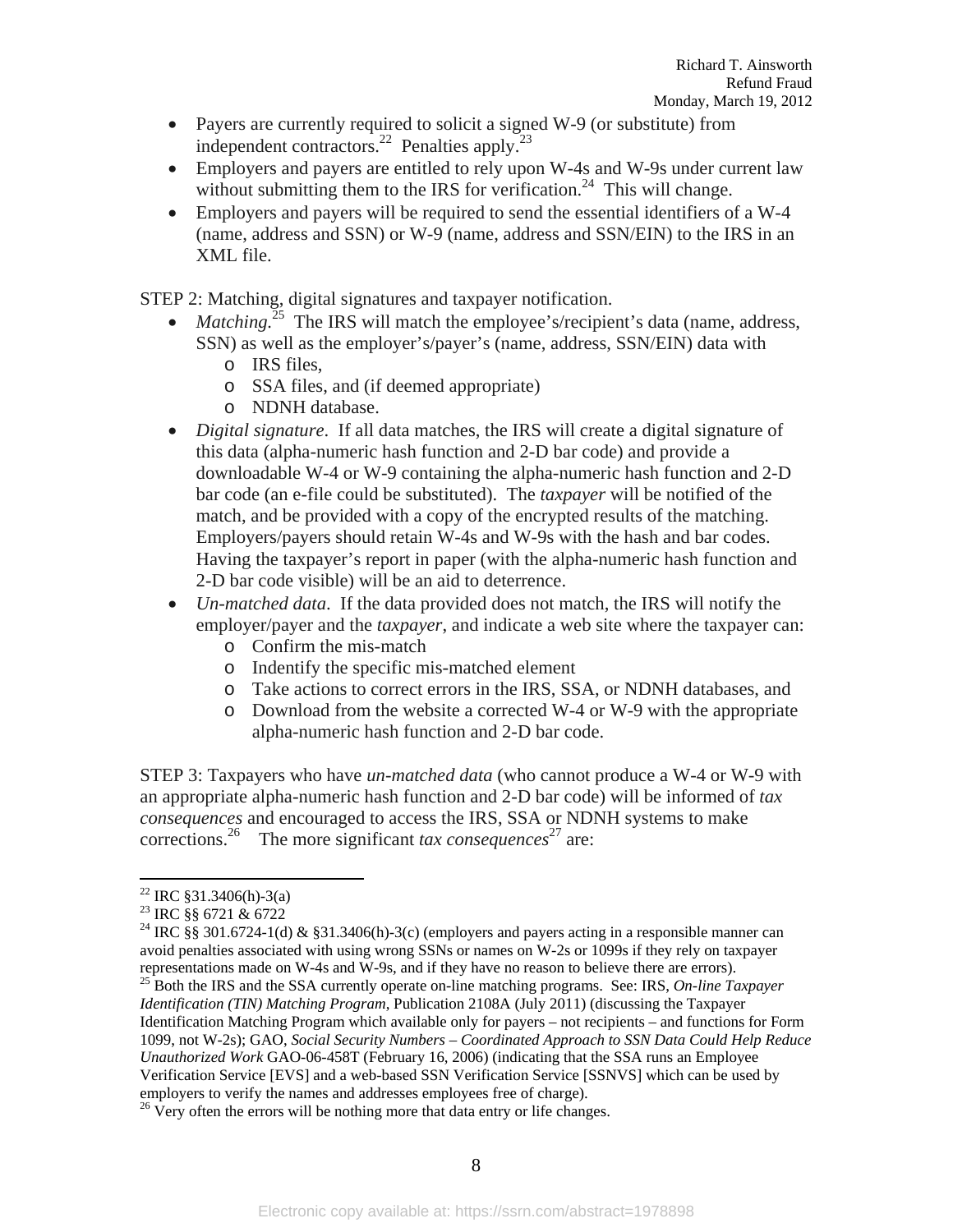- *W-2 Employees*.
	- o Without verification of name, address and SSN, requests for withholding allowances will not be approved by the IRS (a lock-in letter will issue to the employer after a specified period of time);  $28$
	- o If corrections are not made, and if the employer uses the same *un-matched data* on the employee's W-2 the employee's return (and any related refund) will be processed more slowly by the IRS.
- *1099 Recipients*.
	- o Without verification of name, address and SSN, the recipient will be subject to back-up withholding at  $28\%$ ;<sup>29</sup>
	- o If the payer uses the same *un-matched data* on the recipient's 1099 then claims for credits based on earned income [including EITC, CTC and ACTC] will not honored, because it is not clear if the income was actually earned by the person claiming the credit.

STEP 4: A similar matching, digital signature and notification process will be repeated when W-2s and 1099s are issued. W-2s and 1099s with digital signatures can be immediately verified and matched to the returns they accompany.<sup>30</sup>

- *Employers* will enter completed W-2s into an IRS web site.
	- o The web site will push the data through a hash function,
	- o The encrypted name, address and SSN on the W-2 will be matched with the encryption on the previously submitted W-4,
	- o A "digital signature" (alpha-numeric string and 2-D bar code) based on the W-2 data will be produced, and then
	- o Placed on a downloadable W-2.
- *Payers* will enter completed 1099s into an IRS web site.
	- o The web site will push the data through a hash function,
	- o The encrypted name, address and SSN on the 1099 will be matched with the encryption on the previously submitted W-9,
	- o A "digital signature" (alpha-numeric string and 2-D bar code) based on the 1099 data will be produced, and then
	- o Place on a downloadable 1099.

<sup>&</sup>lt;sup>27</sup> This proposal focuses on *tax consequences*. There should be no employment or immigration impact. Employers are still allowed to hire workers (or engage independent contractors) who have mis-matched essential personal identifiers. Withholdings will be higher, and tax returns will be given more scrutiny, but this is only to be expected when the IRS has not been provided with sufficiently accurate identity information.

 $^{28}$  A lock-in letter directs an employer to withhold taxes for a specific employee at a specified rate (Letter 2800C). A companion letter to the taxpayer (Letter 2801C) informs the employee of the IRS action. See: Treasury Inspector General for Tax Administration, *Withholding Compliance Program Results Are Trending Favorably, but Program Enhancements Are Needed,* Ref. No. 2010-40-030 (March 23, 2010) (indicating that lock-in letters are a very effective enforcement device of the IRS's Withholding Compliance Program).

<sup>&</sup>lt;sup>29</sup> IRC § 31.3406(j)-1(b).

<sup>&</sup>lt;sup>30</sup> A line could be added to the 1040 series of returns asking for the alpha-numeric signature from each W-2 attached to a return. In addition,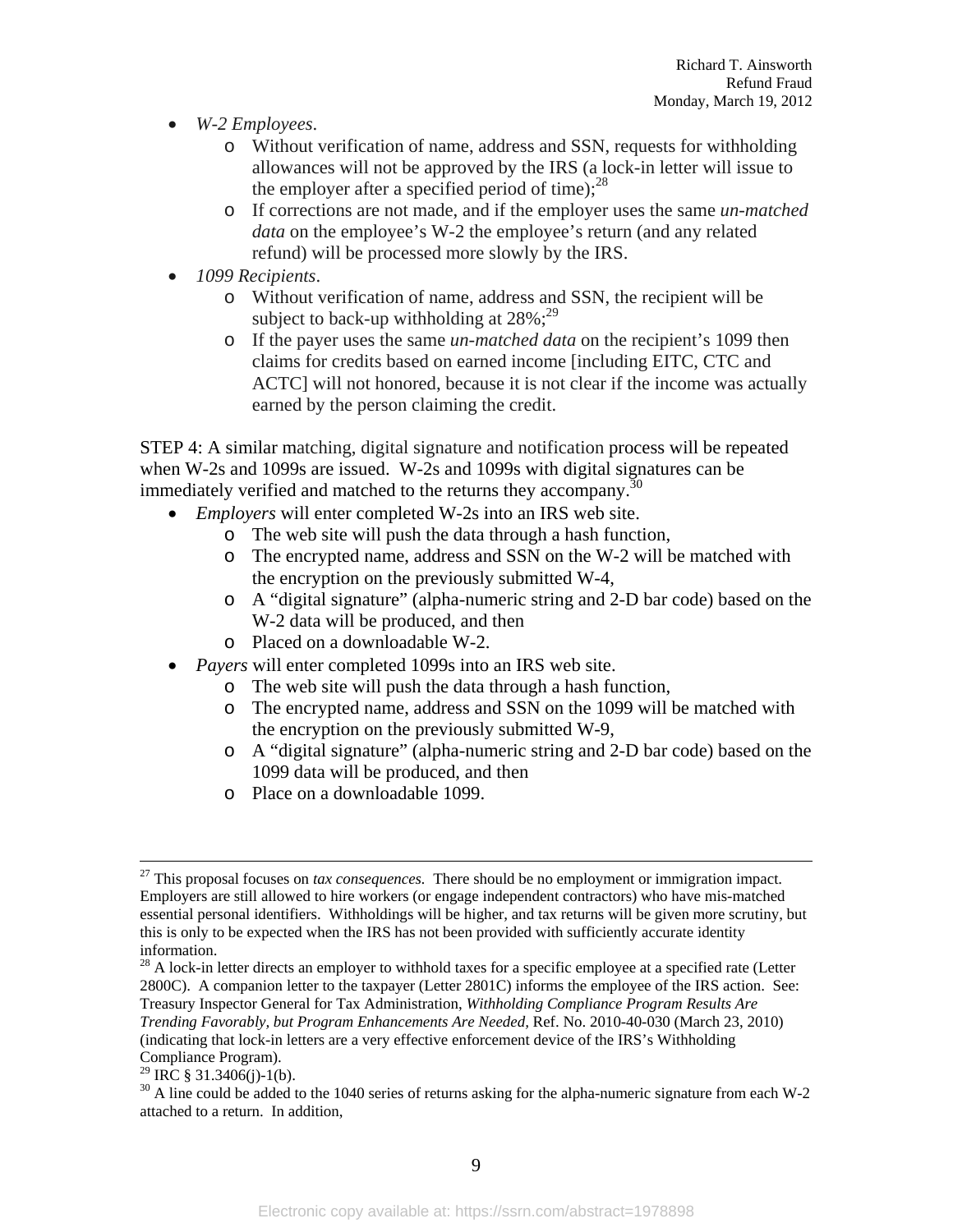STEP 5: Tax returns will be scanned on receipt (name, address and SSN) and compared with the "digital signature" (alpha-numeric hash function and 2-D bar code) for each W-2 and 1099 associated with the return. $31$  Returns with matching codes would receive expedited processing.

STEP 6: W-2s and 1099s without digital signatures will remain valid. The representations of income earned and withholding made on them will be respected. However, returns supported by these documents will be given special scrutiny, and taxpayers filing them will know in advance that the nature of their problem involves a mis-match of basic personal identifies (name, address, SSN) with the IRS, SSA or NDNH databases.<sup>32</sup>

## *Application of the Quebec/Belgian Model to US Refund Fraud*

 The U.S. could imitate the Quebec/Belgian ECR/POS encryption system to get real-time control over the accuracy of W-2s and 1099s and put an end to refund fraud.

To implement a Quebec/Belgian-type solution the IRS would need to mandate that employers/payers or their third-party payroll providers acquire a device like either the MEV (government issued) or SDC (privately purchased, but manufactured to government specification). The device would encrypt the basic data on W-2s, W-4, W-9s and 1099s and place an alpha-numeric hash function and 2-D bar code on each form. Forms could be checked, or cross-referenced by scanning the bar codes.

A Quebec/Belgian solution would be the least disruptive to businesses that produced a large number of W-2s, W-4s, W-9s and 1099. The MEV/SDC device would simply be connected between a designated "payroll computer" and the form printer. Encryption would be automatically performed, and the alpha-numeric string and bar code would be placed on the documents in IRS-assigned places.

This solution can be set out in STEPS as follows:

 $\overline{a}$ 

STEP 1: Employers/payers are required to remit to the IRS *tentative* W-4s (Employee Withholding Allowance Certificate) and W-9s (Request for Taxpayer Identification Number and Certification). This transmission will constitute a "request to encrypt" the name, address and SSN of the employee/recipient on the appropriate W-4 or W-9.

 $31$  Taxpayers would have the option of either attaching a 1099 to their return or reproducing the alphanumeric signature on their returns. Software programs will be able to reproduce 2-D bar codes on spaces provided on returns.

 $32$  Updating SSA records has been a problem for both the DHS and the IRS because of SSA policy constraints. For example, SSA records may contain errors relating to the work status of an individual:

SSA officials maintain that it is their policy to make changes to the Social Security record only if the SSN holder initiates the changes and provides evidentiary documents from DHS.

Testimony of Barbara D. Bovbjerg before the Subcommittee on Social Security and on Oversight, Committee on Ways and Means, House of Representatives, *Social Security Numbers – Coordinated Approach to SSN Data Could Help Reduce Unauthorized Work*, GAO-06-458T (February 16, 2006) at 11.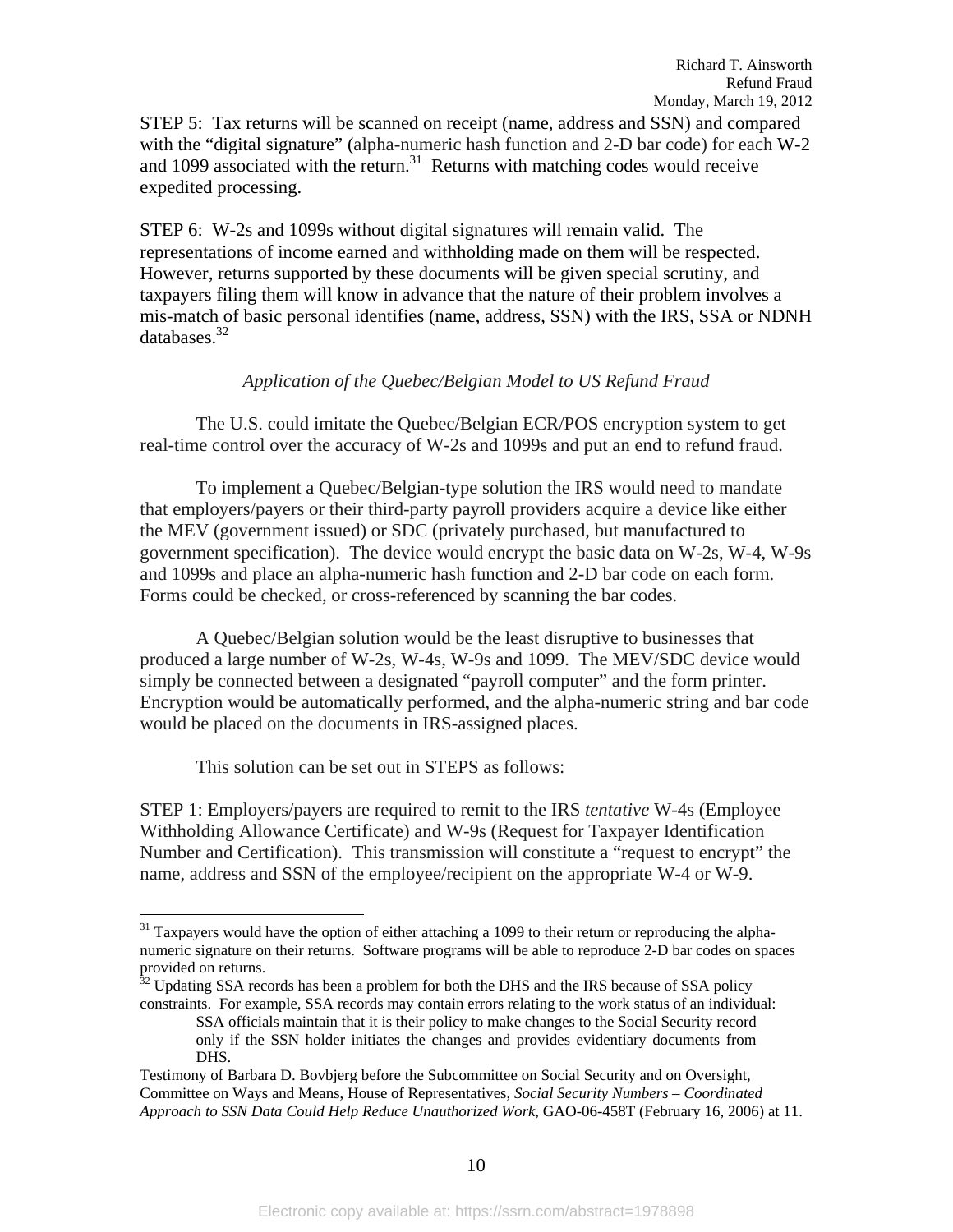STEP 2: The IRS will use SSA and IRS databases to match the basic identity data on the W-4/W-9. The IRS will then return to the employer/payer and to the employee/recipient a match/non-match notice. $33$ 

- A "match" notice will authorize the production of a final W-4/W-9. The "match" notice will become part of the encryption that includes the name, address and SSN on the W-4/W-9 that will be places on the forms in an alpha-numeric string and bar code as a "digital signature."
- A "non-match" letter will contain two sets of instructions, one for the employer/payer and the other for the employee/recipient. A period of time will be granted within which errors can be identified by the employee/recipient and corrections can be made by the employer/payer:
	- o The *employee/recipient* will be told the location of a web site where the individual can:
		- Confirm the mis-match
		- $\blacksquare$  Indentify the specific mis-matched element
		- Take actions to correct errors in the IRS or SSA databases, or the submission made to the employer/payer, and
	- o *matched data* on the employee's W-2, the employee's return will be subjected to heightened scrutiny and any related refund will most likely be delayed.
- *For 1099 recipients*.

 $\overline{a}$ 

- o Without verification of name, address and SSN, the recipient will be subject to back-up withholding at 28%;
- o If the payer uses the same *un-matched data* on the recipient's 1099, then claims for credits based on earned income [including EITC, CTC and ACTC] will not honored until it becomes clear through an audit that the income was actually earned by the person claiming the credit.

STEP 4: A similar matching, digital signing, and notification process will be repeated when W-2s and 1099s are issued.

- *Digital signature*. The digital signatures on these documents will contain both: o the basic personal identity data previously encrypted on the W-4s/W-9s, and also,
	- o all income and withholding numbers from these documents.
- *Matching*. W-2s and 1099s with digital signatures can be immediately verified and matched both to the prior W-4s/W-9s, but also to the returns they accompany.
- *Notifications*. The IRS will notify employers/payers and employees/recipients of:
	- o *Mis-matching of basic personal data*. If personal data had changed since the W-4/W-9, or W-2/1099 had issued and the tax return contained different personal data, then corrections would be required.

<sup>&</sup>lt;sup>33</sup> The SSA runs a verification program (SSNVS) that responds immediately to verify 10 workers or more, and larger requests of 250 names or more can be handled in a batch file with results available the next business day. *Supra* note 31, at 4, GAO Testimony of Barbara D. Bovbjerg.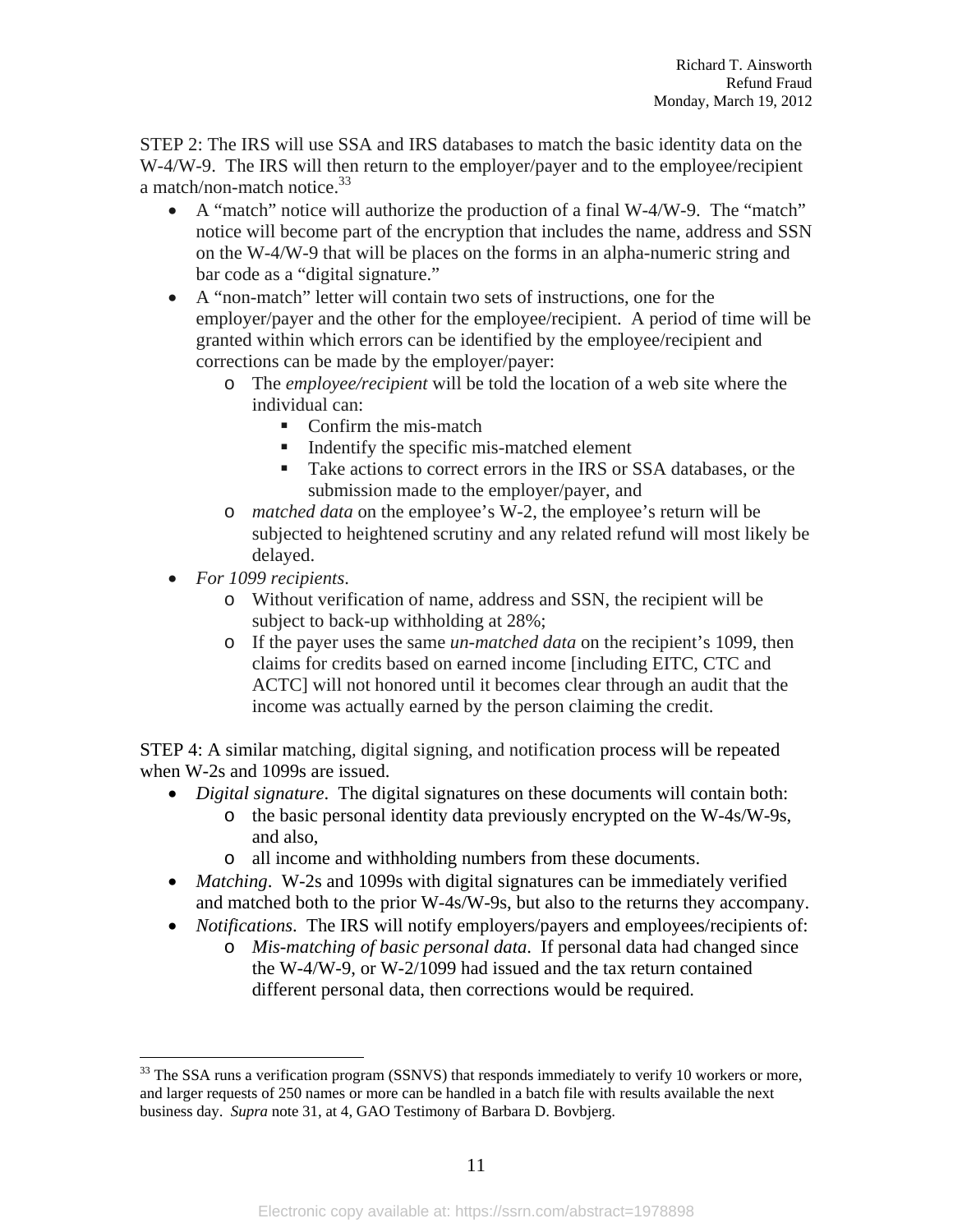o *Numerical.* If the tax return or the W-2/1099 had amounts that were inconsistent with the cryptographic hash string or bar code, then an audit may commence.

STEP 5: Tax returns will be scanned on receipt (name, address and SSN) and compared with the "digital signature" (alpha-numeric hash function and 2-D bar code) for each W-2 and 1099 associated with the return. $34$  Returns with matching codes would receive expedited processing.

STEP 6: Returns accompanied by W2s and 1099s that either have no digital signature, or mis-matched data will remain valid. The representations of income earned and withholding made on the W-2s and 1099s will be respected. However, the returns will be given special scrutiny, and taxpayers filing them will know in advance that the nature of the delay in processing is something that could have been corrected.

## **CONCLUSION**

 This proposal targets refund fraud. The intent is not only to block the fraud but to make it exceptionally obvious to potential fraudsters that simply fabricating W-2s or 1099s or using stolen identities will not work any more.

There are five classes of filing mis-match/refund frauds that this proposal addresses. It is highly effective with the first four, and less so with the fifth. The fraud targets are:

- 1. Identity mis-matches (when SSA/IRS databases do not match identity-data on the forms/returns filed);
- 2. When legitimate W-2s or 1099s are altered by taxpayers;
- 3. When fraudsters steal identities and then file false returns;
- 4. When taxpayers collude with professional tax-preparers (2-party collusions), and
- 5. When businesses, professional tax-preparers and taxpayers collude (3-party collusion).

Adding encryption, putting an alpha-numeric hash function and 2-D bar code on each W-2 and 1099 (or adding the same data sets to fully digital e-form equivalents) is something that fraudsters would find exceedingly difficult to replicate. This will stop the vast bulk of this fraud. Valuable IRS resources will be freed-up for enforcement efforts elsewhere.

The overall intent of this proposal is to replicate the 1986 enforcement effort when seven million dependents vanished from the tax rolls by simply requiring that SSNs be recorded for each dependent. The present day equivalent is an alpha-numeric string and a 2-D bar code – a digital signature – that needs to be required on several basic IRS

<sup>&</sup>lt;sup>34</sup> Taxpayers would have the option of either attaching a 1099 to their return or reproducing the alphanumeric signature on their returns. Software programs will be able to reproduce 2-D bar codes on spaces provided on returns.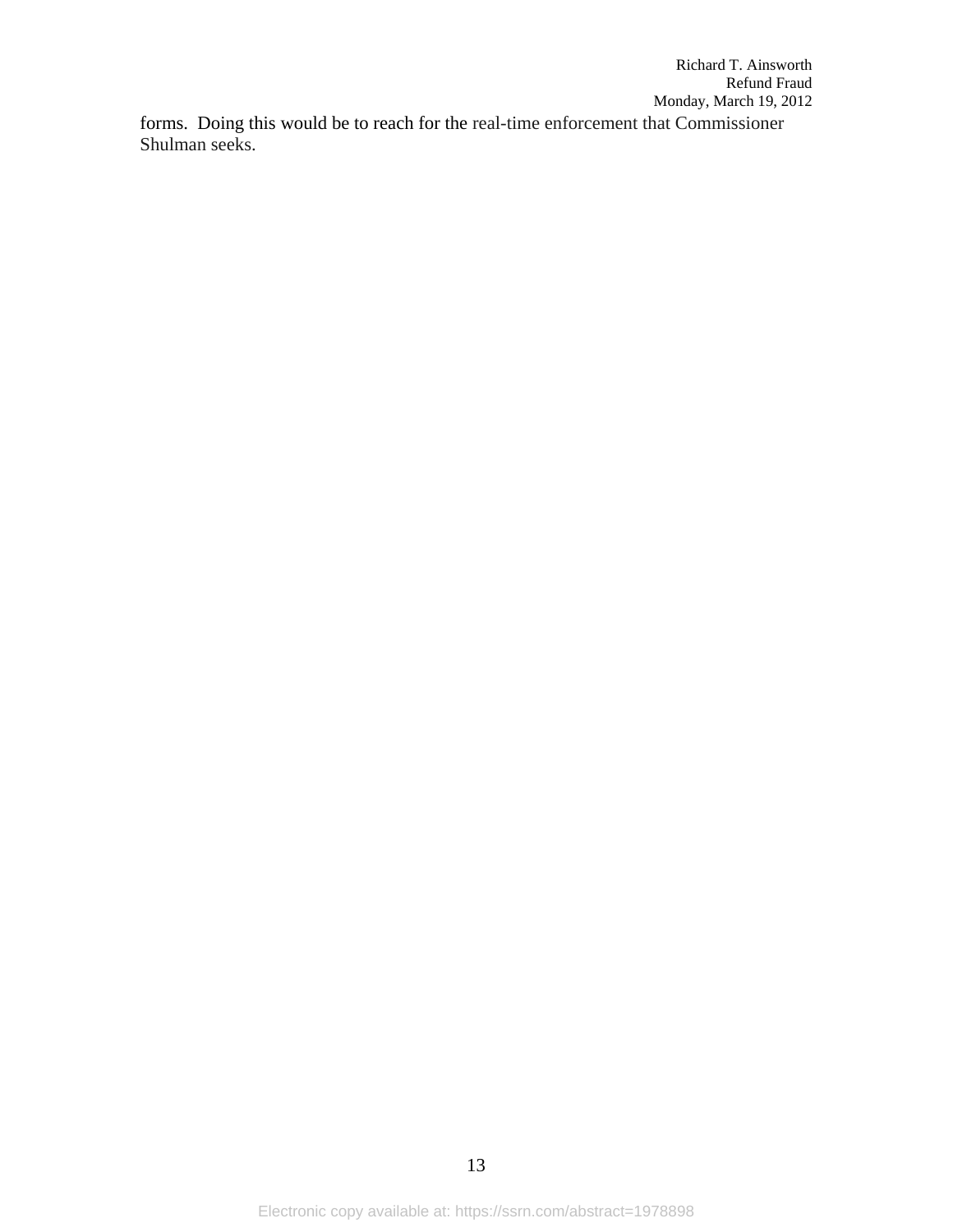## APPENDIX A EXAMPLES FROM 2011 THE FIVE CLASSES OF REFUND FRAUD & HOW THEY CAN BE STOPPED

Each example of refund fraud listed below is drawn from an IRS case that closed in 2011. Similar criminal litigation examples, illustrating the same kinds of refund frauds, can be found stretching back ten or more. The years change, but the types of refund frauds do not. The audit, legal, and other enforcement efforts committed to this fraud are significant. Cost estimates are not available.

(1) *Identity mis-matches (when SSA/IRS databases do not match identity-data on the forms/returns filed)*. This is a continuing problem for the  $SSA$ <sup>35</sup> and the IRS (as well as the DHS). The problem is *not* that there are no mechanisms to correct mis-matches (on line systems, phone centers, letter or fax communication vehicles are all available); the problem is that the correction-systems in place are voluntary, and employer-focused. There are no incentives (on the employer side) to make them work.

Under either of the encryption-based models discussed here (the Brazilian Internet-based approach or the Quebec/Belgian MEV/SDC modules) mis-matches would be identified early, and correction would be incentivized. An individual whose basic identifiers (name, address, SSN) are not aligned with SSA or IRS databases is told very early on. Real consequences to doing nothing are spelled out – withholdings will be increased. The incentives are real, but they are not new. These incentives have been part of the IRC for years. What is new is that an automated mechanism will now make them work.

(2) *Legitimate W-2s or 1099s altered by taxpayers*. It is relatively easy for a taxpayer to alter a legitimate W-2 or 1099 (to increase stated withholdings, or increase stated income to qualify for larger refundable credits), attach the altered forms to a tax return, and receive a larger refund.

<sup>&</sup>lt;sup>35</sup> The cost to correct the estimated number of mismatches in the SSA database is \$60 million per year (\$300 x 20 million mismatches per year).

Returns with mismatched TINs cannot be filed electronically and must be processed through a more expensive, time-consuming, and labor-intensive process. In addition, the SSA reports that 20 million, or five to ten percent, of the Forms W-2 filed each year contain a mismatch between the name and SSN. The cost of trying to resolve each mismatch averages over \$300, whereas the cost of a normal posting is less than fifty cents.

Francine J. Lipman, *The Taxation of Undocumented Immigrants: Separate, Unequal, and Without Representation* 9 HARVARD LATINO L. REV. 1, 24 (2006) citing Paula N. Singer & Linda Dodd-Major, *Identification Numbers and U.S. Government Compliance Initiatives,* 104 TAX NOTES 1429, 1433 & 1435 (September 20, 2004).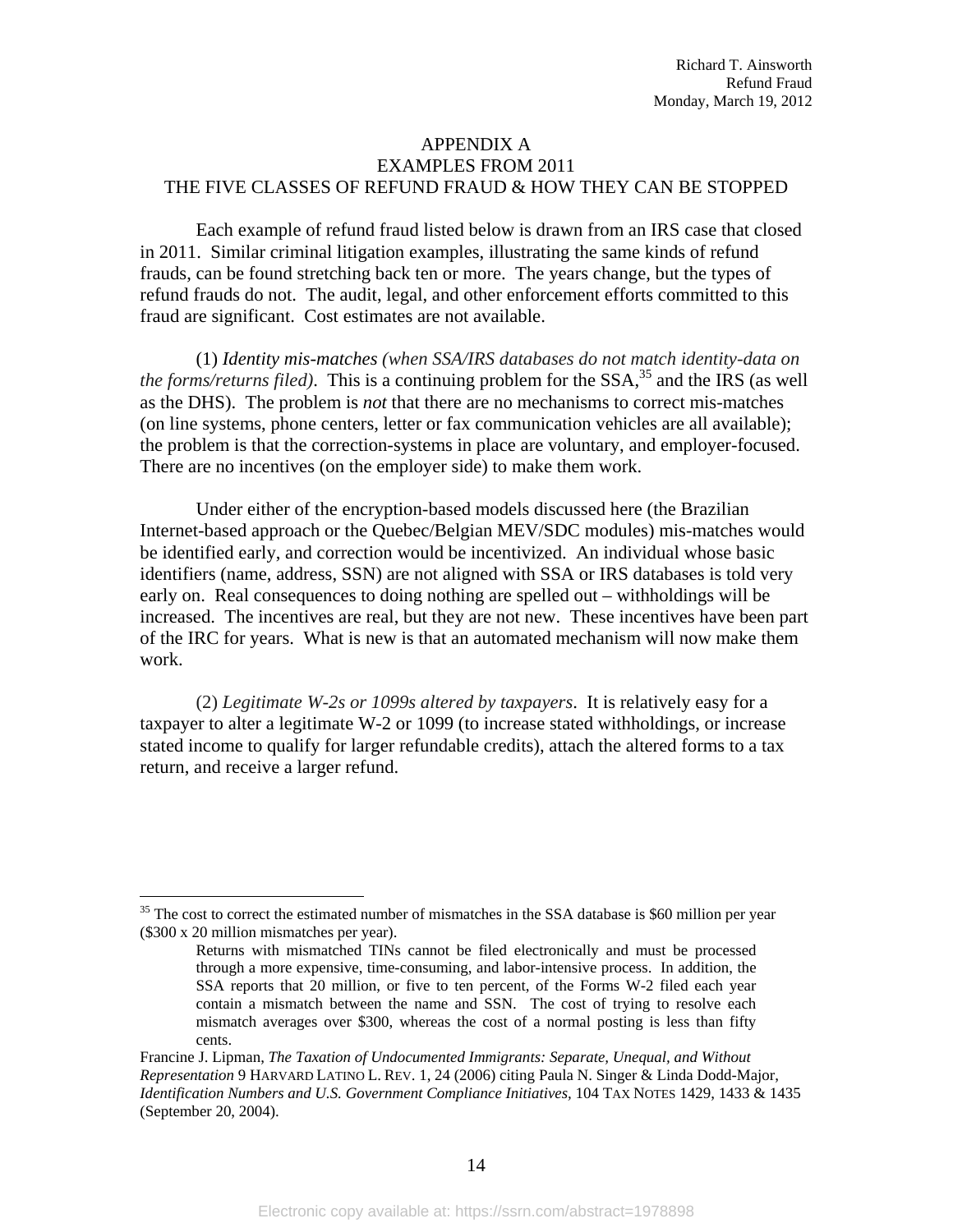For example, Dion Jones falsified her own W-2Gs over an eighteen-month period to secure \$92,854 in fraudulent refunds.<sup>36</sup> This tax loss was small compared to the \$839,866 that Dora Argote secured using the same simple scheme.<sup>37</sup>

Falsified withholdings fraud can be carried out with 1099-OIDs as well. Michael Thomas McQuillen altered 1099-OID forms on two returns to induce fraudulent refunds of \$155,986.65.38 The indictment in his case indicated that McQuillen was something of a master at this fraud. He had filed returns for four other years with fabricated 1099- OIDs and claimed fraudulent refunds for an additional \$175,373.50.<sup>39</sup>

The real master (and promoter) of 1099-OID fraud may have been Nicole Bermudez. She was found guilty<sup>40</sup> of assisting forty other individuals with Original Issue Discount schemes that cost the treasury \$20 million in illegal refunds.<sup>41</sup> Ms. Bermudez charged a fee equal to 20% of the fraudulent refund from her "clients" for assisting in the production of the 1099-OIDs.<sup>42</sup> She also filed the with the IRS the withholder's copy of the form.

This type of refund fraud is completely eliminated under either the Brazilian or Quebec/Belgian encryption procedures. Requiring all W-2s and 1099s to include a cryptographic hash function (an alpha-numeric string, and 2-D bar code) derived from the characteristics of the document itself is the key. A scan of the digital signature will immediately reveal if the income and withholding amounts on the forms are original.

By requiring a digital signature on the related W-4s and W-9s, and requiring them to be filed with the IRS at the commencement of the income relationship allows "digitally matching" of the encrypted signatures. This can no longer be a "one-off" fraud where false documents appear only with the returns.

A taxpayer that considered this kind of fraud would be deterred by the technology. If the fraudster had the capacity to produce some kind of alpha-numeric string, and 2-D bar code to place on the forms, it would be highly unlikely that the codes would reflect IRS encryption. A fraudster would fear being caught in real time.

1

<sup>36</sup> First Superseding Indictment (June 1, 2010) *United States of America v. Isaac Roitman Schultz & Dion Demetri Jones* (C.D. CA.) (Doc No. 6) 2:07-cr-01055-JHN.<br><sup>37</sup> Plea Agreement for Dora Argote (July 8, 2010) *United States of America v. Dora Argote* (C.D. CA.)

<sup>(</sup>Doc. No. 62) 2:09-cr-00349-AHM.

<sup>&</sup>lt;sup>38</sup> Entry of Guilty Plea (March 3, 2011) *United States of America v Michael Thomas McQuillen* (D. AZ.) (Doc. No. 42) 4:10-cr-00240-CKJ-JJM.

<sup>&</sup>lt;sup>39</sup> Indictment (February 3, 2010) *United States of America v Michael Thomas McQuillen*, (D. AZ.) (Doc. No. 1) 4:10-cr-00240-CKJ-JJM.

<sup>40</sup> United States Pretrial Memorandum (December 8, 2010) *United States of America v. Nicole Bermudez,* (N.D. CA.) (Doc. No. 57) 5:10-cr-00123-JW (finding for losses incurred in Ms Bermudez case were \$5,083,609.25 with restitution ordered of \$2,488,613.38). 41 Indictment (February 24, 2010) *United States of America v. Nicole Bermudez,* (N.D. CA.) (Doc. No. 1)

<sup>5:10-</sup>cr-00123-JW.

<sup>42</sup> United States Pretrial Memorandum (August 9, 2010) *United States of America v. Nicole Bermudez,* (N.D. CA.) (Doc. No. 27) 5:10-cr-00123-JW, at page 3, n. 1.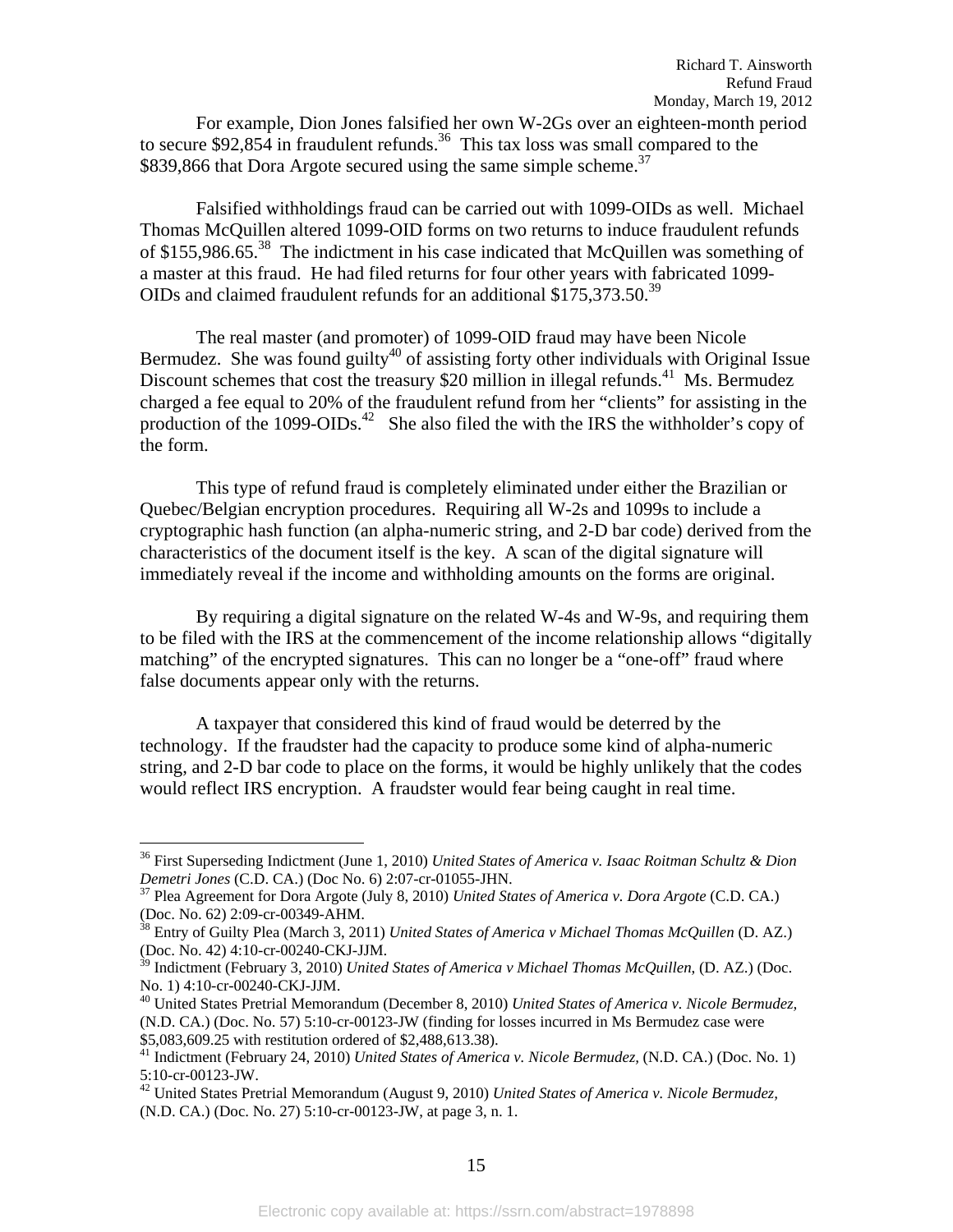(3) *Fraudsters that steal identities and then file false returns.* Stealing the basic elements of an identity, and using this identity to secure fraudulent refunds is relatively easy. A stolen name and social security number can be purchased over the Internet.<sup>43</sup> It can be taken from hospital-bound patients,<sup>44</sup> the homeless,<sup>45</sup> girl scouts, $^{46}_{47}$  or spirited away while clearing debris in buildings destroyed by Hurricane Katrina.<sup>47</sup> The dead and prison inmates are another source of valid SSNs as are foreign individuals who have been students in the  $US^{48}$  or citizens of Puerto Rico<sup>49</sup> or the US Virgin Islands.<sup>50</sup>

For example, Haroon Amin and Ather Ali filed 250 false returns using the names and SSNs of deceased individuals.<sup>51</sup> The names and SSNs were obtained over the Internet. Amin and Ali prepared false W-2s indicating that these deceased individuals earned income from employers that had never employed them.<sup>52</sup> The W-2s indicated that excess taxes had been withheld, and refunds were due. "Home addresses" were locations (or commercial mail boxes) that Amin and Ali controlled. Amin and Ali entered guilty pleas.53

Although Amin and Ali claimed over \$2 million in false refunds over a two-year period, only \$258,594.00 was actually paid. Federal Express sent the refunds that were made to overseas banks in Armenia and Pakistan where they were deposited.

<sup>50</sup> See the discussion of PC Tax Services and GLM Tax Services below.

<u>.</u>

<sup>43</sup> Information (February 1, 2011) *United States of America v. Johnson Coker* (D. N.J.) (Doc. No. 44) 3:11 cr-00046-FLW (purchased the identities – name address, date of birth, and SSNs – for hundreds of individuals, and filed thousand of returns over a five year period sought refunds of \$11.5 million, of which \$3.2 million was received).

<sup>44</sup> Indictment (September 15 2010) *United States of America v. Levonne V. Stewart* (M.D. LA) (Doc. No. 1) 3:10-cr-00139-BAJ-CN (used the identities of nursing home patients secured by virtue of her work at the homes to file 30 false returns claiming refunds of \$102,913).

<sup>45</sup> Government's Lodging of Plea Agreement (February 4, 2011) *United States of America v. Trang Dinh* (C.D. CA.) (Doc. No. 33) 2:10-cr-00357-JHN-1 (an employee of the LA County Department of Social Services used the names and SSN of DSS clients to file 197 false returns seeking \$2,212,996 in false refunds).

<sup>46</sup> *United States of America v. Holly M. Barnes*, 2010 WL 2044913 (N.D. Fla.) (as the leader of a girls scout troop the SSNs of the girls was secured on a "medical emergency" form and used to file fraudulent returns with fake W-2s in the names of the girls for \$87,976.70 in false refunds).

<sup>47</sup> Indictment, (April 15, 2011) *United States of America v. Tarshia McGary* (E.D. LA) (Doc. 1) 2:11-cr-00093-JCZ-DEK (using names and SSNs of individuals found in buildings destroyed by Hurricane Katrina fraudulent returns were filed using the Turbo Tax website).

<sup>48</sup> Indictment (July 8, 2010) *United States of America v. James McKibbin et al*. (N.D. ILL.) (Doc. No. 1) 1:10-cr-00583 (using the names and SSNs of foreign students from Romania who had been in the US but returned home returns were filed seeking over \$100,000 in false refunds).

<sup>49</sup> Notice of Appeal (October 6, 2011) *United State of America v. Harold Gonzalez Roque* (W.D. N.C.) 3:09-cr-00177-MOC (in a case still under appeal Harold Gonzalez Roque and others were convicted of using names and SSNs of Puerto Rican residents to secure \$12,342,117 in false refunds).

<sup>51</sup> Indictment (December 4, 2008) *United States of America v. Haroon Amin & Ather Ali* (C.D. CA) (Doc. No. 1) 5:08-cr-00242-RHW.

 $52$  The names and EINs of these companies were secured through a friend of the co-conspirators who was a certified public accountant.

<sup>53</sup> Judgment (October 3, 2011) *United States of America v. Haroon Amin & Ather Ali* (C.D. CA) (Doc. No. 170) 5:08-cr-00242-RHW.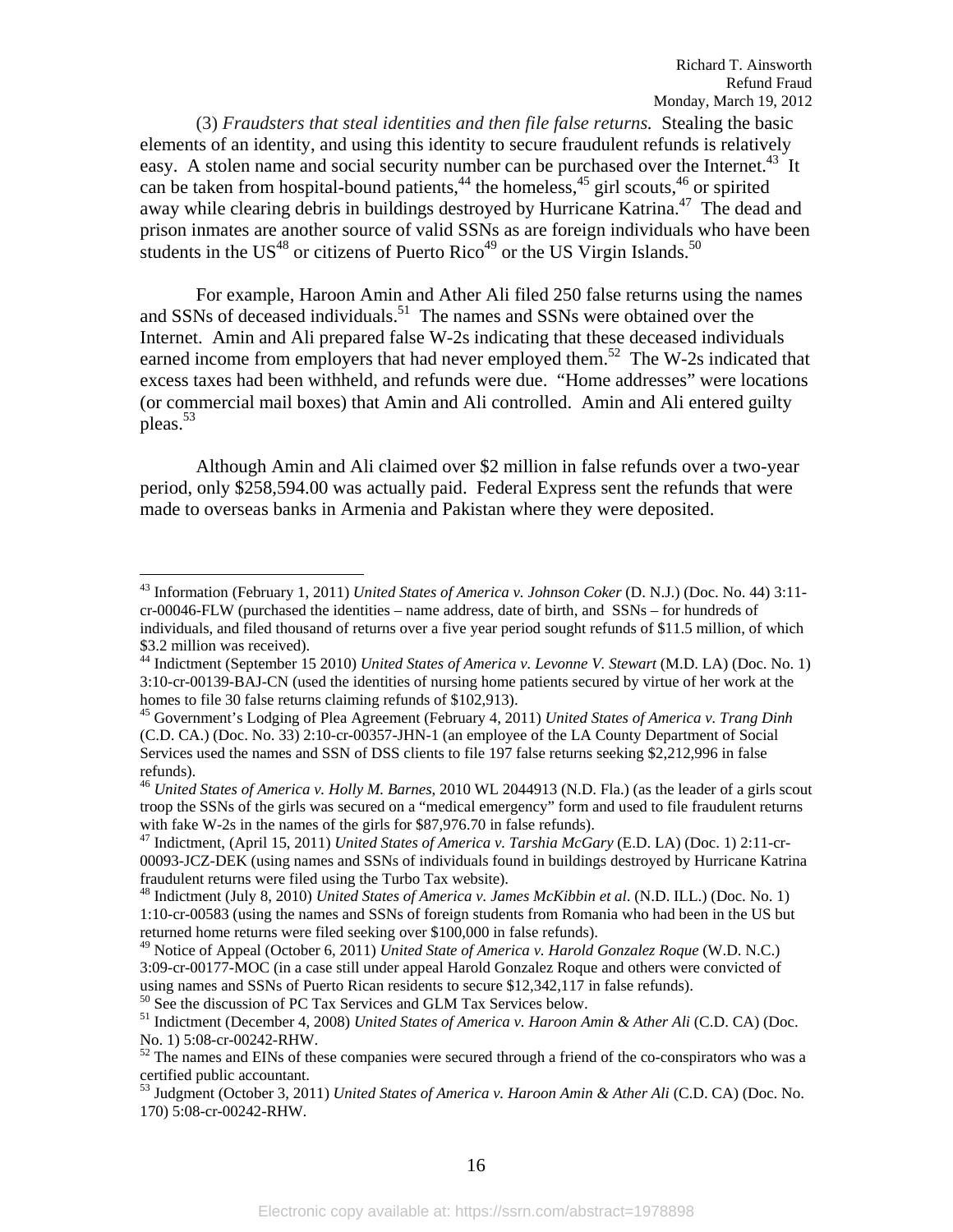Marvin Berkowitz (and nine co-conspirators<sup>54</sup>) replicated the Amin/Ali fraud on a much larger scale. The Berkowitz conspirators filed more than 4,000 false federal and state returns<sup>55</sup> seeking fraudulent refunds of \$26 million federally and \$17.8 million from states.<sup>56</sup> The Berkowitz fraud continued for six years and involved both fabricated W-2s and 1099s.

The identities that the Berkowitz conspirators stole belonged to prison inmates<sup>57</sup> and deceased individuals. In this case most of the money was transferred to Israel where it was deposited in local banks by a law firm in Jerusalem.<sup>58</sup>

Neither the Amin/Ali nor the Berkowitz frauds are possible under the Brazilian or the Quebec/Belgian encryption procedures. Fraudsters seeking to file false returns with stolen identities (names and SSNs) also need names, addresses, and FEINs of employers/payers. This data may be easy to find but the digital fingerprint on prior W-4s and W-9s as well as the digital fingerprint on the W-2s and 1099s associated with the returns are nearly impossible to replicate.

If this kind of fraud were attempted after the institution of either of the encryption systems proposed here, the tax returns would be suspect on arrival at the IRS (or state revenue authorities). Returns filed without a digital signature (the alpha-numeric string, and 2-D bar code) would immediately raise audit flags; those with false alpha-numeric strings, and fraudulent 2-D bar codes would fail a simple scanning test. Regardless of the outcome, refunds would not issue.

(4) *Taxpayer/professional tax-preparer collusion (2-party collusion)*. Collusions attacks are always more difficult to stop than attacks by lone fraudsters. The most common collusion is among professional tax return preparers and return filers. When this collusion occurs the common pattern involves a promise of significantly larger refunds in exchange for substantially higher return reparation fees. The preparer carries out the fraud.

Rosemary Robinson was involved in a very simple scheme. She produced false W-2s for twelve individuals over two years who had no income so that they could qualify for the Earned Income Tax Credit.<sup>59</sup> Ms. Robinson received \$8,500 for her services.<sup>60</sup> If

1

<sup>&</sup>lt;sup>54</sup> The co-conspirators were all family members living in the U.S. Marvin Berkowitz, who appears to have been the leader of the conspiracy, moved to Israel at the beginning of the conspiracy.<br><sup>55</sup> Estimates are that 3,500 federal and 500 state returns were filed. The states impacted were: Arkansas,

Arizona, California. Washington, D.C., Hawaii, Iowa, Kentucky, Louisiana and Massachusetts.

<sup>56</sup> The refunds actually issued in this case were \$2.2 million from the US Treasury and \$2.8 million from the various states.

 $57$  The names and SSNs of prison inmates were obtained from court records at various federal courthouses.<br>In other instances the prison inmate identities were purchased from people with access to this information.

<sup>&</sup>lt;sup>58</sup> Indictment (August 4, 2009) *United States of America v Marvin Berkowitz* (N.D. ILL.) (Doc. No. 16) 1:09-cr-00144.

<sup>59</sup> Indictment (March 24, 2011) *United States of America v. Rosemarie Robinson* (W.D. N.Y.) (Doc. No. 1) 6:11-cr-06058-DGL-JWF.

<sup>60</sup> Statement of the Government with Respect to Sentencing Factors (August 31, 2011) *United States of America v. Rosemarie Robinson* (W.D. N.Y.) (Doc. No. 14) 6:11-cr-06058-DGL-JWF.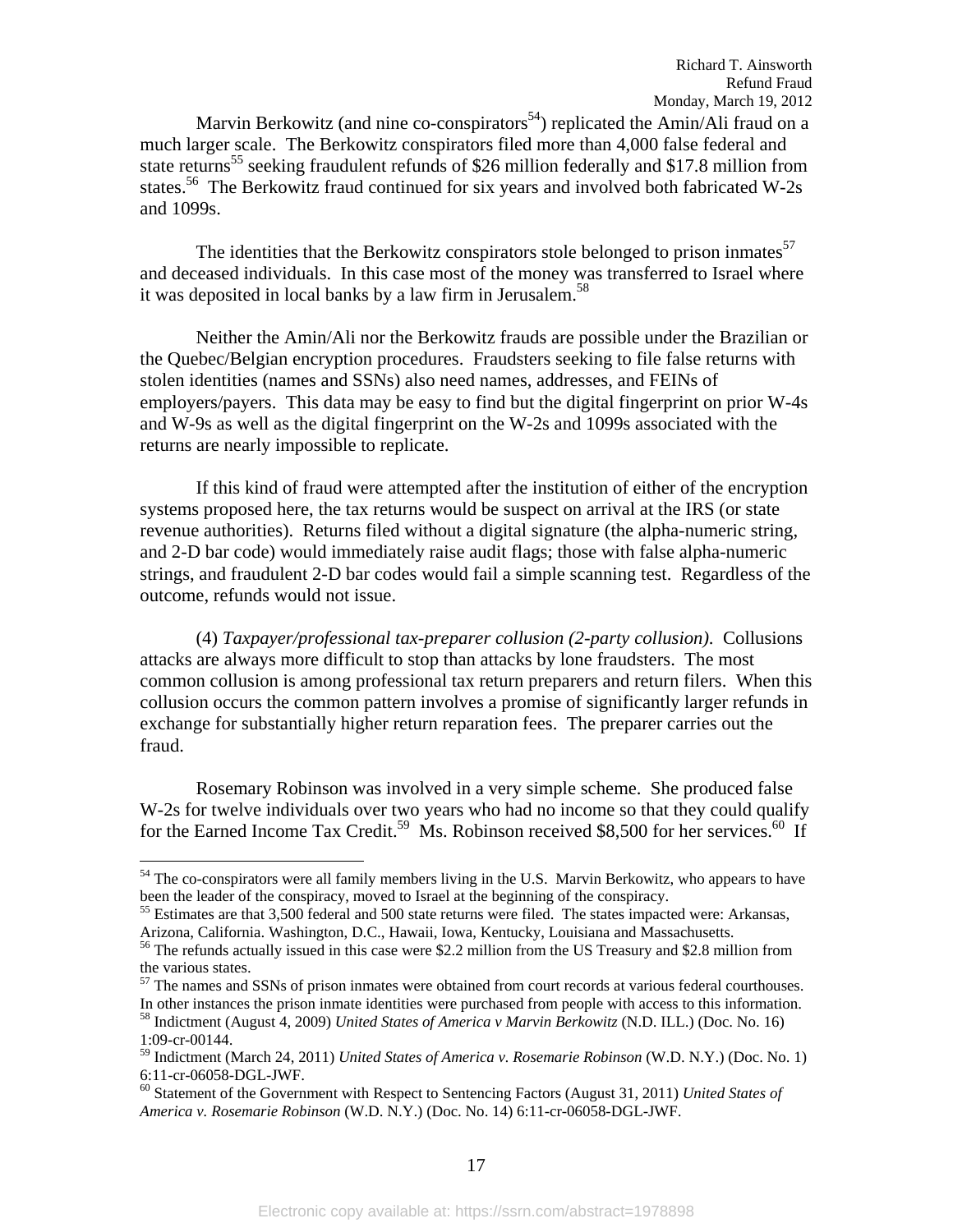the fraud had been fully effective losses would have been \$86,979.00. Some payments were intercepted, and actual losses were \$54,125.48.

The same collusion fraud was carried out by two related tax-prepares that marketed their "services" in the US Virgin Islands from their business locations in Georgia. PC Tax Services owned by Vernon Roberts filed clients returns electronically with an Electronic Filing Identification Number (EFIN). Gregory Shepherd owned GLM Tax Service and did the same. Both firms were established and did business primarily in Georgia, however they hired Guillermina Carmona (a resident of the US Virgin Islands) to recruit tax clients in the US Virgin Islands. The lure she used was the "special knowledge" these firms had on how to qualify for the EITC.

Resident of the US Virgin Islands have valid SSNs but are not required to file US returns (and do not qualify for the EITC) if they do not reside on the mainland for more than half the year. To secure EITC refunds for these "clients" false Georgia addresses were provided, fraudulent W-2, 1099s as well as false dependency exemptions were provided. The fraud continued for six years.<sup>61</sup> Carmona entered a guilty plea,<sup>62</sup> Vernon Roberts<sup>63</sup> and Gregory Shepherd were found guilty at trial. Restitution for aggregate tax losses was set at \$1,119,095.

(5) *Collusion of businesses/professional tax-preparers/taxpayers (3-party collusion)*. This collusive attack on the tax system is very difficult to prevent. If the employer (who drafts the W-2s) is colluding with the employees (who receives the W-2s), as well as with the accountant (who does all the returns) are cooperating, then encrypting the data on the forms sent to the IRS will not be an effective barrier to fraud. Fortunately, this degree of collusion is not that common. There is only one case like this in 2011 – Mack Edwards.

Mack Edwards<sup>64</sup> owned MD Edwards, a construction company in the Saint Louis Missouri area. Edwards conspired with Hestine Mason,  $65$  his tax return preparer, to file false tax returns based on fraudulent W-2s Edwards issued to employees. The W-2s indicated wages that were not earned and withholding that were not withheld.

The twelve employees involved were required by Edwards to use Mason for return preparation. Edwards and the employees split the fraudulent refunds that were generated by this scheme. Mason was paid \$300 to \$500 per return. Edwards and the

<sup>&</sup>lt;sup>61</sup> Indictment (March 24, 2010) *United States of America v. Vernon A. Roberts, Gregory Shepherd & Guillermina Carmona* (N.D. GA.) (Doc. No. 1) 1:10-cr-00138-ODE-GGB.

<sup>&</sup>lt;sup>62</sup> Transcript of Guilty Plea (September 7, 2010) *United States of America v. Vernon A. Roberts, Gregory Shepherd & Guillermina Carmona* (N.D. GA.) (Doc. No. 68) 1:10-cr-00138-ODE-GGB.

<sup>&</sup>lt;sup>63</sup> Jury Verict – Vernon A. Roberts, (September 24, 2010) *United States of America v. Vernon A. Roberts, Gregory Shepherd & Guillermina Carmona* (N.D. GA.) (Doc. No. 89) 1:10-cr-00138-ODE-GGB. 64 Indictment (September 23, 2010) *United States of America v. Mack Edwards* (E.D. Mo.) (Doc. No. 2)

<sup>4:10-</sup>cr-00490-CDP.

<sup>65</sup> Information (April 7, 2010) *United States of America v. Hestine I Mason* (E.D. Mo.) (Doc. No. 1) 4:10 cr-00202-CDP.